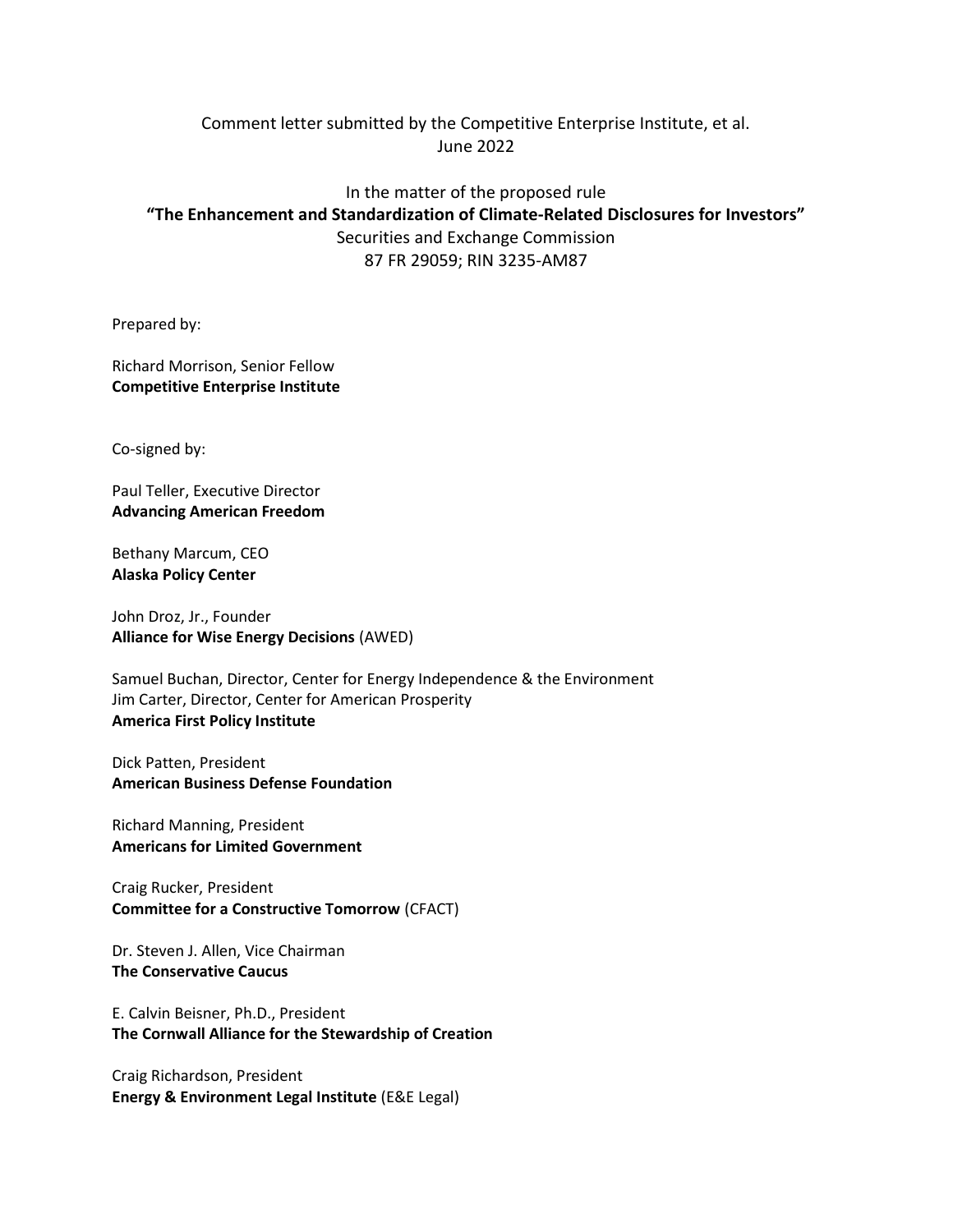Rob Schilling, Executive Director Energy Policy Advocates

Siri Terjesen, Ph.D., Phil Smith Professor of Entrepreneurship Florida Atlantic University

Beverly McKittrick, Director, Regulatory Action Center FreedomWorks Foundation

James Taylor, President The Heartland Institute

Garrett Bess, Vice President Heritage Action for America

Thomas Pyle, President Institute for Energy Research

Tom Giovanetti, President Institute for Policy Innovation

Andrew Langer, President Institute for Liberty

Brian Balfour, Senior Vice President of Research John Locke Foundation

Brandon C. Johnson, CFA, CEO Johnson Financial Group

Seton Motley, President Less Government

Charles T. Moran, President Log Cabin Republicans

Scott Shepard, Director, Free Enterprise Project National Center for Public Policy Research

Kevin Freeman, Founder National Security Investment Consultant Institute (NSIC)

Donna Jackson, Director of Membership Development Project 21

Bette Grande, CEO Roughrider Policy Center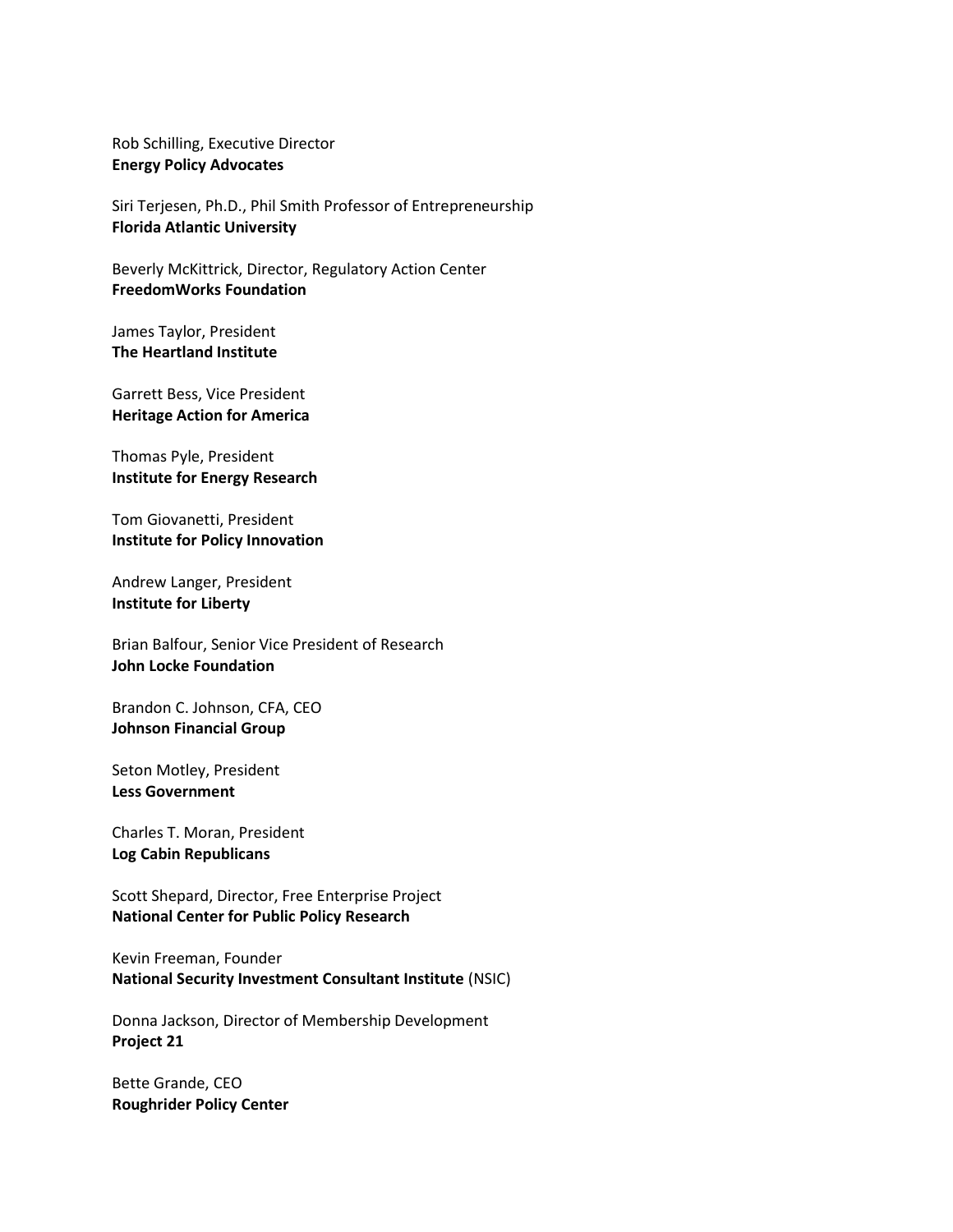Kenneth A. Haapala, President Thomas P. Sheahen, Ph.D., Chairman Science and Environmental Policy Project (SEPP)

David L. Black, Ph.D., Founder and Chairman 2ndVote

Saulius "Saul" Anuzis, President James L. Martin, Founder and Chairman 60 Plus Association

Frank Lasee, President Truth in Energy and Climate

James Stephenson, Chairman Yancey Bros. Co.

Carla Sands, U.S. Ambassador to the Kingdom of Denmark (Ret.)

 Introduction Background I. The Commission Lacks the Statutory Authority to Enact This Rule II. Requiring Subjective and Disparaging Disclosure Is Unconstitutional III. The Proposed Rule Will Enable Rent-Seeking by Interested Parties IV. The Proposed Disclosures Are Climate Policy Masquerading as Materiality V. The Rule Does Not Pass Any Reasonable Cost-Benefit Test VI. Estimates of Physical Climate Risk Are Exaggerated VII. Estimates of Political Transition Risk Are Exaggerated VIII. Estimates of Market Transition Risk Are Exaggerated **Conclusion** 

#### Introduction

 $\overline{a}$ 

The Competitive Enterprise Institute (CEI) and the co-signers of this comment letter are pleased to have the opportunity to comment on the Securities and Exchange Commission's (SEC) current notice of proposed rulemaking, "The Enhancement and Standardization of Climate-Related Disclosures for Investors."<sup>1</sup> CEI has published research in support of free markets and limited government since 1984 and has long advocated policies that increase investor choice and reduce barriers to accessing capital. CEI policy experts frequently comment on regulatory policy covering a wide variety of topics, including finance, energy, environmental quality, and labor and pension issues.

<sup>&</sup>lt;sup>1</sup> Securities and Exchange Commission, "The Enhancement and Standardization of Climate-Related Disclosures for Investors," Federal Register, Vol. 87, No. 89 (April 11, 2022), pp. 21334-21473, https://www.federalregister.gov/documents/2022/04/11/2022-06342/the-enhancement-and-standardization-ofclimate-related-disclosures-for-investors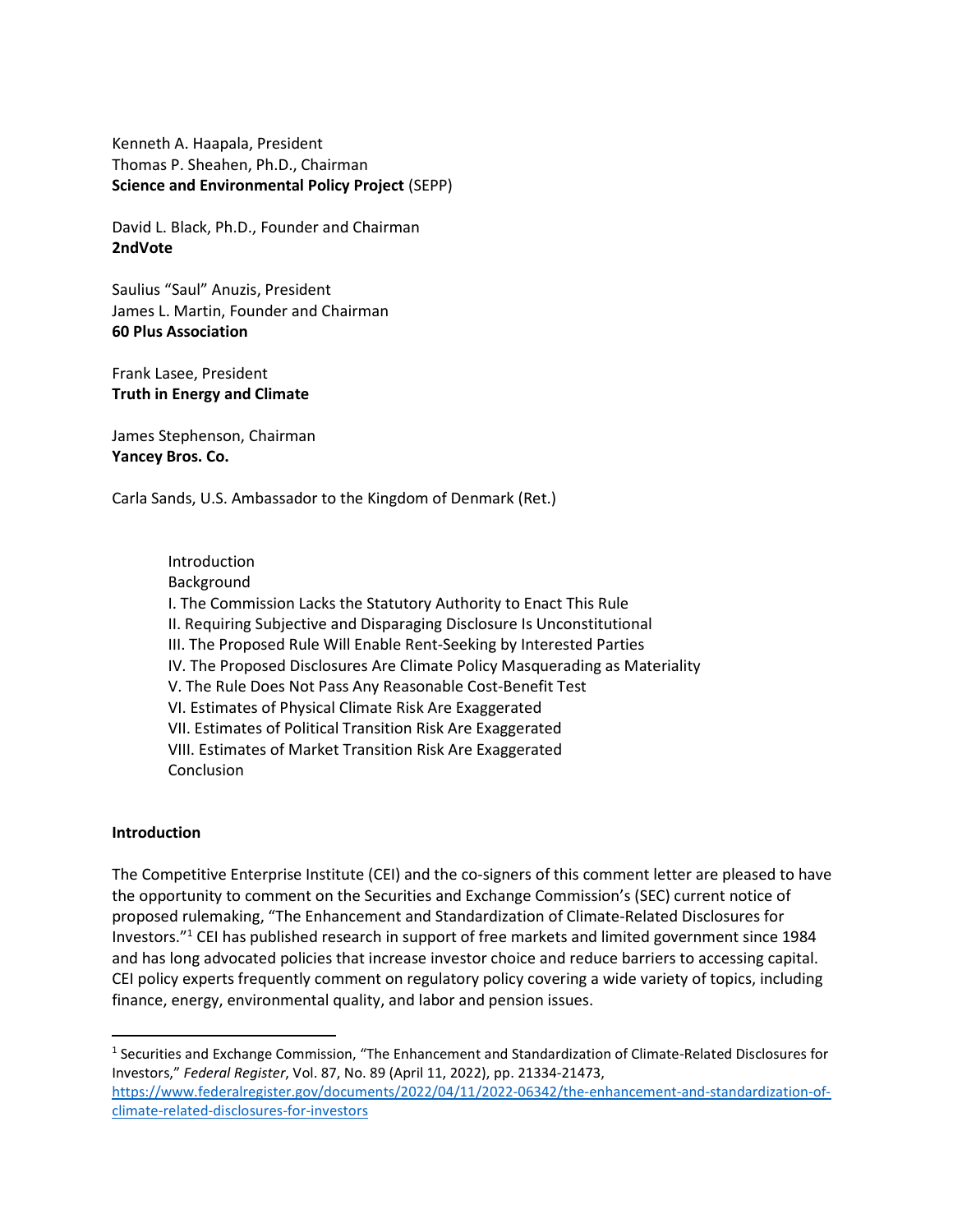In response to the SEC's request for information of March 15, 2021, CEI and co-signers submitted two comment letters in response to then-Acting Chair Allison Herren Lee's notice containing extensive commentary and analysis of the questions posed. The first, by Richard Morrison, focused on finance and governance issues.<sup>2</sup> The second, by Marlo Lewis, Jr., focused on topics related to energy policy and environmental quality.<sup>3</sup>

#### **Background**

The concept known as environmental, social, and governance (ESG) investing has gained an increasingly high profile in recent years, with advocates producing a large volume of publications, conferences, corporate policies, and even entire new organizations dedicated to advancing it. The general premise of ESG theory is that corporations should deemphasize their traditional responsibility to maximize value for shareholders and instead make new, binding commitments to multiple alternative stakeholder groups. Some of those stakeholder groups are traditional and easy to define, like employees and suppliers, while others are more amorphous, like "the local community," "the global environment," or "society at large."<sup>4</sup>

The most high-profile topic under the umbrella of ESG theory is climate change.<sup>5</sup> While there is no single source of authority for what qualifies as an ESG issue, the primacy of climate change has been widely championed by ESG advocates, including organizations dedicated to the integration of climate change goals into corporate and government policy, such as the Task Force on Climate-Related Financial Disclosures and the Sustainability Accounting Standards Board.<sup>6</sup>

ESG advocacy has long involved both independent and overlapping efforts by government agencies, nonprofit organizations, corporations, and trade associations. For example, many ESG frameworks are based on the Sustainable Development Goals developed by the United Nations and promoted by U.N. affiliated organizations like the Principles for Responsible Investment.<sup>7</sup> In the United States and the

<sup>&</sup>lt;sup>2</sup> Richard Morrison, "Public Input on Climate Change Disclosures: Questions for Consideration," Competitive Enterprise Institute, June 11, 2021, https://www.sec.gov/comments/climate-disclosure/cll12-8911811-244422.pdf. <sup>3</sup> Marlo Lewis, Jr., "Comments of the Competitive Enterprise Institute, et al.," Competitive Enterprise Institute, June 11, 2021, https://www.sec.gov/comments/climate-disclosure/cll12-244373.pdf.

<sup>4</sup> Richard Morrison, "Environmental, Social, and Governance Theory: Defusing a Major Threat to Shareholder Rights," Profiles in Capitalism No. 6, Competitive Enterprise Institute, May 2021, pp. 14-27, https://cei.org/esg. <sup>5</sup> "Climate change tops investors' ESG priorities as COP26 continues," Association of Investment Companies, November 3, 2021, https://www.theaic.co.uk/aic/news/press-releases/climate-change-tops-investors-esgpriorities-as-cop26-continues

<sup>6</sup> The Financial Stability Board, an international body of financial regulators, created the Task Force on Climaterelated Financial Disclosures to develop recommendations on the types of climate-related information that companies should disclose publicly. Similar organizations mentioned by the SEC as being influential in ESG and climate-specific policy making include the Global Reporting Initiative, CDP (formerly the Carbon Disclosure Project), Climate Disclosure Standards Board, and Value Reporting Foundation (formed through a merger of the Sustainability Accounting Standards Board and the International Integrated Reporting Council). Securities and Exchange Commission, "The Enhancement and Standardization of Climate-Related Disclosures for Investors," RIN 3235-AM87, pp. 28-29, https://www.sec.gov/rules/proposed/2022/33-11042.pdf.

<sup>7</sup> Principles for Responsible Investment, "Investing with SDG outcomes: a five-part framework," June 15, 2020, https://www.unpri.org/download?ac=10795.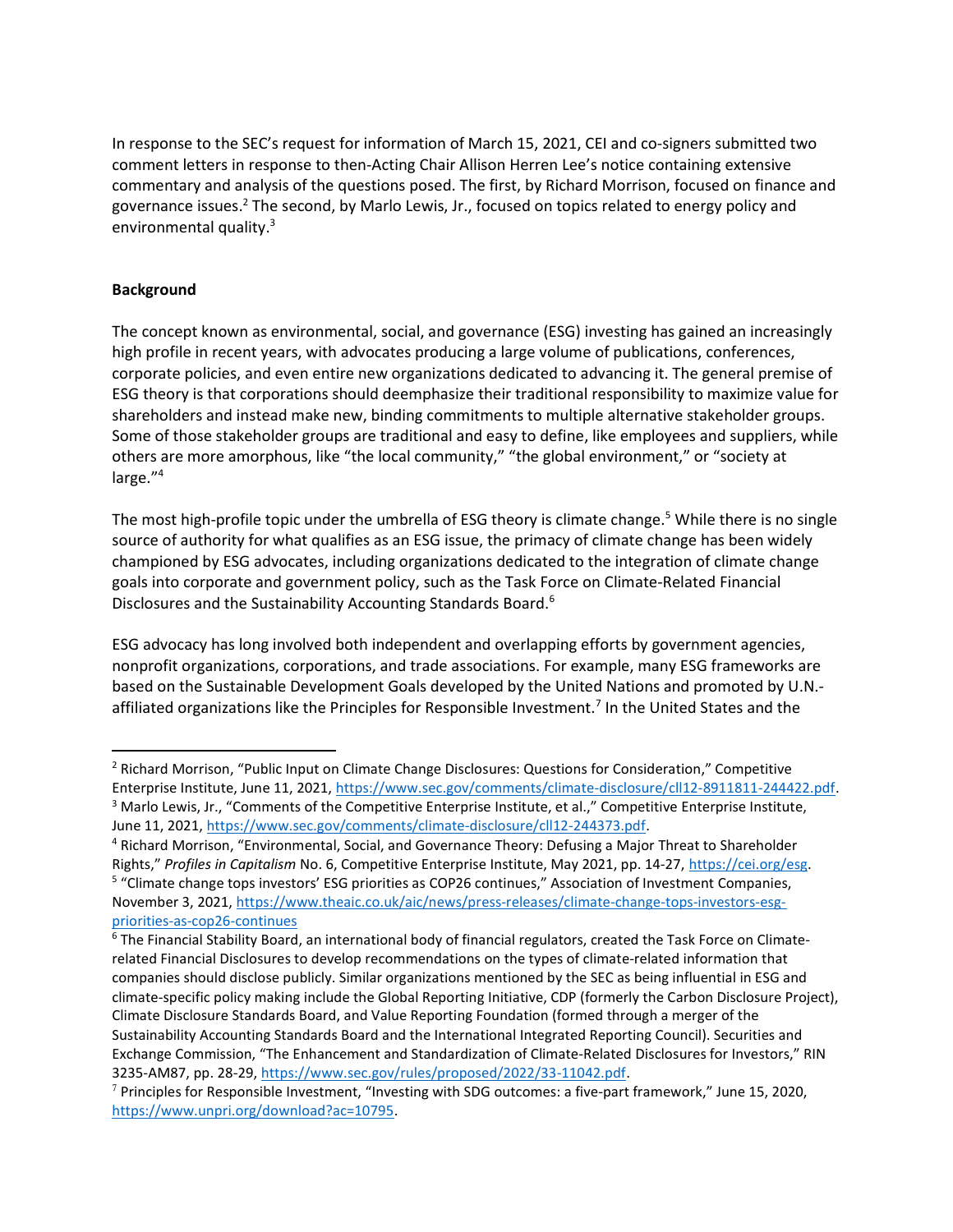European Union, many environmental and social activist organizations such as Ceres, As You Sow, and the Natural Resources Defense Council have influenced the direction of current voluntary frameworks and now support having such rules mandated by government agencies.<sup>8</sup> Non-profit organizations led by business executives and CEOs, like the World Economic Forum and the Business Roundtable, have also endorsed the adoption of ESG goals related to climate change and environmental sustainability.<sup>9</sup>

The Commission's current proposal is similar to much previous ESG activism in that it uses the language of business and financial management in order to suggest that it seeks practical, prosperity-enhancing goals, but is actually animated by environmental theory that is hostile to hydrocarbon energy and industrial development *per se* for moral and ideological reasons.<sup>10</sup>

The proposed rule is also troubling for other reasons. The Commission's lacks both constitutional and statutory authority to issue such a rule. Furthermore, the proposed rule would enable rent-seeking by interested economic actors seeking to gain an advantage through favorable legislation and regulation rather than through successful competition in the market.

## I. The Commission Lacks the Statutory Authority to Enact This Rule

The current proposal goes beyond the agency's legitimate powers and would dramatically change to its standard operating procedure. The SEC's existing authority to require public companies to make disclosures of financially material information does not extend to environmental and social topics like climate change. Congress has acted multiple times since the SEC was created to give it authority to require disclosures on additional topics. It has done this because the SEC does not have the plenary authority to make such additional demands on its own. Congress can act at any time to legislate further on climate change and on the financial system, but it has not done so in this case.<sup>11</sup>

The need for clear, specific legislative authority for agency action is not merely a case of bureaucratic box-checking that can be covered with boilerplate references to "the public interest." While many contemporary legal scholars have criticized excessive delegation of authority from Congress to executive agencies, at least authority in those cases was actually delegated.<sup>12</sup> It is far more concerning and subversive to the rule of law—and to public confidence in the constitutional order—for agencies to

<sup>&</sup>lt;sup>8</sup> Frederic Louis, et al., "ESG: The EU's agenda for 2022 – What You Need to Know," Wilmer Hale, February 10, 2022, https://www.wilmerhale.com/en/insights/client-alerts/02102022-esg-the-eu-agenda-for-2022-what-youneed-to-know.

<sup>&</sup>lt;sup>9</sup> "Addressing Climate Change: Principles and Policies," Business Roundtable, September 2020,

https://s3.amazonaws.com/brt.org/Business-RoundtableAddressingClimateChangeReport.September2020.pdf.  $10$  Energy expert Alex Epstein describes this as an "anti-impact" outlook that demonizes fossil fuels because of an idealized and sentimental view of the natural world as pristine and fragile. Alex Epstein, Fossil Future: Why Global Human Flourishing Requires More Oil, Coal, and Natural Gas—Not Less, pp. 89-95, 315-316 (New York: Penguin Random House, 2022).

<sup>&</sup>lt;sup>11</sup> Andrew N. Vollmer, "The SEC Lacks Legal Authority to Adopt Climate-Change Disclosure Rules," Mercatus Center, April 12, 2022, https://www.mercatus.org/publications/financial-regulation/sec-lacks-legal-authority-adoptclimate-change-disclosure-rules.

<sup>&</sup>lt;sup>12</sup> Federalist Society, "Restoring the Legislative Power to Congress: The Role of the Nondelegation Doctrine and Legislative Vetoes," recorded webinar, April 28, 2020, https://fedsoc.org/events/restoring-the-legislative-powerto-congress-the-role-of-the-nondelegation-doctrine-and-legislative-vetoes.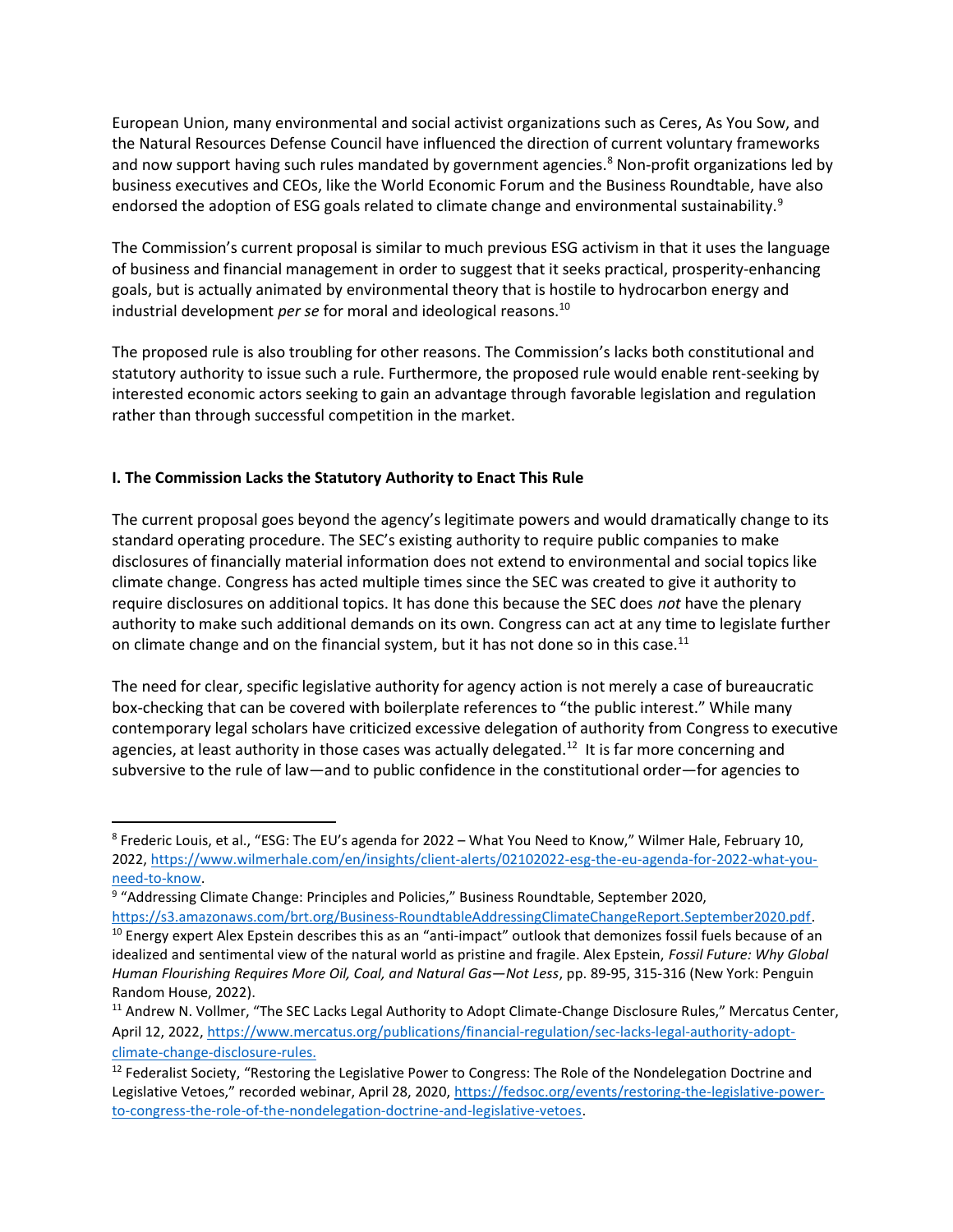redefine their own mandates without any input from Congress. The agency's mission must respond to changing market and finance industry conditions, but it cannot be infinitely elastic.

Section 13(a) of the Securities Exchange Act of 1934 gives the SEC authority to prescribe rules that are "necessary or appropriate for the proper protection of investors and to insure fair dealing in the security," but does not mention advancing non-financial policy goals, as the agency is currently attempting to do with climate change. SEC Rule 10b-5 also stipulates a definition of "material," parallel to that formulated by the Supreme Court in TSC Industries Inc. v. Northway Inc. (1976): that materiality applies to information about which there is "a substantial likelihood that a reasonable investor would attach importance in determining whether to purchase the security registered."<sup>13</sup> Again, there is no mention of non-financial public policy goals as a basis for creating a new disclosure requirement.

Given how widely and frequently bills related to greenhouse gases, environmental quality, and energy use have been proposed and debated in Congress over the years, the SEC's lack of specific authority over climate is not an oversight. It is a conscious policy choice by the legislative branch of government. It is not the place of the SEC to overrule Congress, no matter how pressing the agency's commissioners believe a given issue to be. Even someone who supports more corporate disclosure of climate-related data should acknowledge that the SEC currently lacks the statutory authority to issue such a requirement. If there was ever an instance of clear regulatory overreach in the context of "major question" (or "major rule") jurisprudence, it is this.<sup>14</sup>

The Commission also exceeds its legitimate authority with the proposal's provisions relating to registrant firms' Scope 3 greenhouse gas (GHG) emissions. The rule will require companies to disclose emissions that "are generated from sources that are neither owned nor controlled by the company," which in turn will require them to exert pressure on their suppliers, distributors, contractors, and other business partners to provide that information.<sup>15</sup> A large number of those firms will be non-public, nonregistrant firms outside of the Commission's jurisdiction. The data and analysis that will be required of these smaller firms would impose a disproportionate and unjustified burden on them. As finance expert Aaron Brown wrote in a May 2022 Washington Post op-ed, "Nestle can fill out long forms about its carbon emissions at a cost that is a negligible fraction of its revenue. But a farmer selling crops to Nestle could find filing those disclosures prohibitively costly."<sup>16</sup>

#### II. Requiring Subjective and Disparaging Disclosures Is Unconstitutional

<sup>13</sup> Jonathan D. Brightbill and Jennifer Roualet, "Evaluating Challenges to SEC's ESG Disclosure Proposal," Winston & Strawn, LLP, August 25, 2021, https://www.winston.com/en/winston-and-the-legal-environment/evaluatingchallenges-to-secs-esg-disclosure-proposal.html. TSC Indus., Inc. v. Northway, Inc., 426 U.S. 438 (1976), https://supreme.justia.com/cases/federal/us/426/438/.

<sup>&</sup>lt;sup>14</sup> Michael Sebring, "The Major Rules Doctrine," Georgetown Journal of Law and Public Policy, September 17, 2018, https://www.law.georgetown.edu/public-policy-journal/blog/the-major-rules-doctrine/.

<sup>15</sup> Securities and Exchange Commission, "The Enhancement and Standardization of Climate-Related Disclosures for Investors," p. 39.

<sup>&</sup>lt;sup>16</sup> Aaron Brown, "SEC Proposals for ESG Ignore 80 Years of Financial Science," The Washington Post, May 31, 2022, https://www.washingtonpost.com/business/secproposals-for-esg-ignore-80-years-of-financialscience/2022/05/31/35e4879c-e0de-11ec-ae64-6b23e5155b62\_story.html.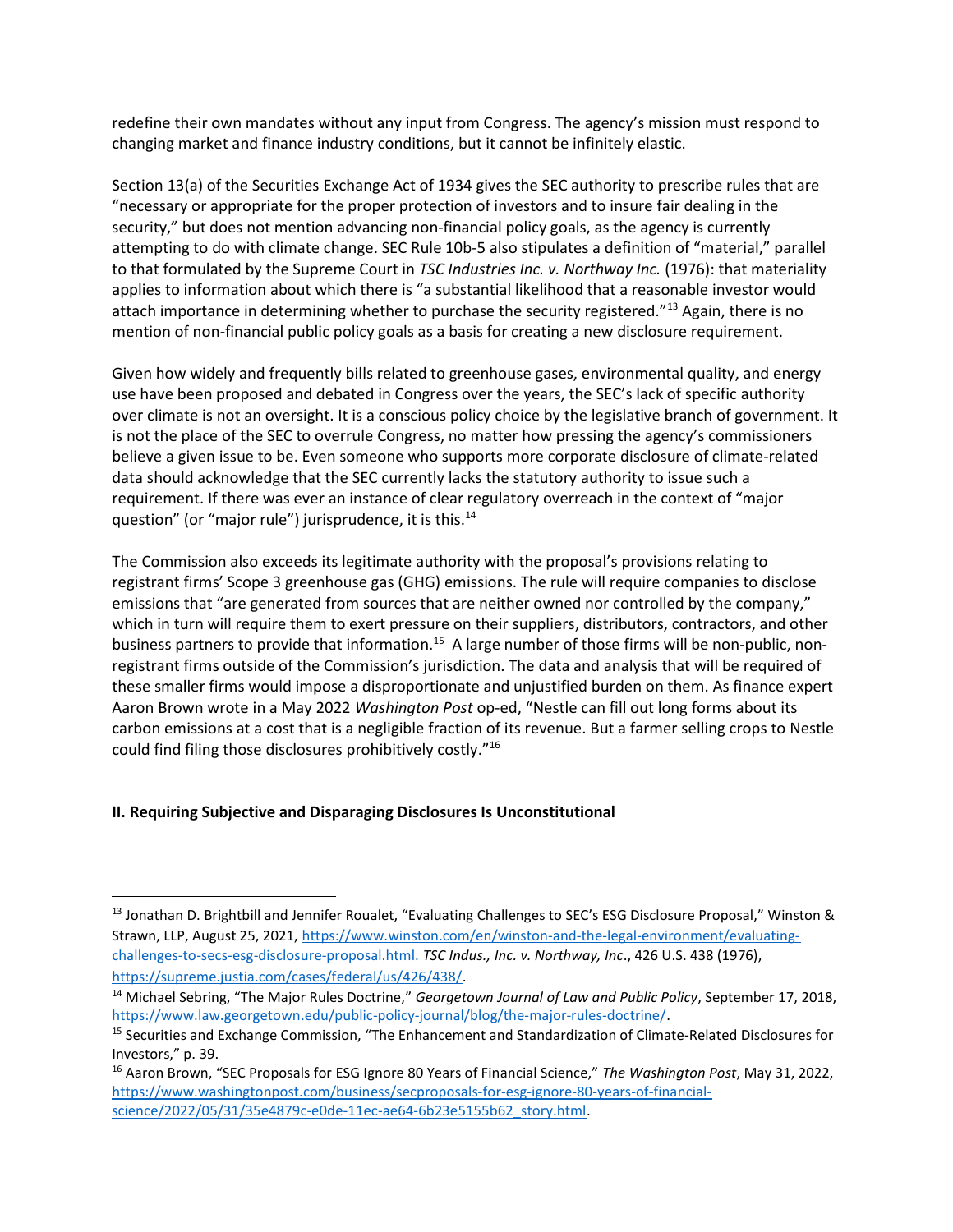In addition to lacking statutory authority for issuing the current rule, the SEC also risks violating the First Amendment rights of regulated firms. The disclosures that the SEC is proposing would constitute compelled speech on the part of public companies. The federal government's authority to compel speech by corporations is generally limited to information that is "purely factual and uncontroversial."<sup>17</sup> That is clearly not the case with the SEC's proposed climate rule.

Such a regulation is especially questionable when considering that it would require a firm to make statements about itself that are both subjective and disparaging.<sup>18</sup> The number of assumptions about climate science and policy that would be required on the part of firms would make substantial portions of the information produced subjective, and since ESG advocates' goal in requiring disclosure of climaterelated information is to drive capital away from energy-intensive firms, the disclosures themselves would be inherently disparaging.

There is strong precedent for federal courts taking these First Amendment protections seriously. In National Association of Manufacturers v. SEC, a federal appeals court invalidated the "conflict minerals" disclosure mandate in Section 1502 of the Dodd–Frank Wall Street Reform and Consumer Protection Act on compelled-speech grounds. The court held that requiring manufacturers to declare their products to be "conflict-free"—specifically, regarding involvement in the Congolese civil war—carried political and moral implications that went beyond the agency's power to compel commercial speech.<sup>19</sup> The opinion read:

By compelling an issuer to confess blood on its hands, the statute interferes with that exercise of the freedom of speech under the First Amendment.<sup>20</sup>

Even when the ostensible rationale for regulation is highly sympathetic, the federal government does not have unlimited authority to compel public disclosure of information from corporations.<sup>21</sup> Moreover, the disclosure of the information the SEC is demanding in its current proposal presents risks that the SEC has either not acknowledged, not attempted to quantify, or unduly downplayed.

A movement made up of pro-ESG activists, NGOs, academics, and policymakers seeks to weaponize corporate data against certain companies in order to promote its climate policy agenda, with little

 $19$  Nat'l Ass'n of Manufacturers v. SEC, 800 F.3d 518, 547 (D.C. Cir. 2015),

https://www.cadc.uscourts.gov/internet/opinions.nsf/D3B5DAF947A03F2785257CBA0053AEF8/\$file/13-5252- 1488184.pdf.

<sup>&</sup>lt;sup>17</sup> "Compelled Speech: Overview," Legal Information Institute, Cornell Law School, accessed May 8, 2022, https://www.law.cornell.edu/constitution-conan/amendment-1/compelled-speech-overview. The controversial nature of climate disclosures can be seen in a recent debate between the CEO of Shell and the head of an advocacy organization at Shell's annual meeting, during which the two strongly disagree about what Shell's disclosures mean: Mark van Baal, "Ben van Beurden and Mark van Baal debate Shell's climate ambitions during the AGM," Follow This, May 29, 2018, https://www.follow-this.org/agm-2018-debate/.

<sup>18</sup> John Berlau, "First Ever Constitutional Ruling against Dodd-Frank Voids Destructive 'Conflict Minerals' Section," OpenMarket, Competitive Enterprise Institute, April 14, 2014, https://cei.org/blog/first-ever-constitutional-rulingagainst-dodd-frank-voids-destructive-conflict-minerals-section/.

 $20$  Ibid.

<sup>&</sup>lt;sup>21</sup> "National Association of Manufacturers v. SEC: D.C. Circuit Limits Compelled Commercial Disclosures to Voluntary Advertising," Harvard Law Review, Vol. 129, No. 3 (January 11, 2016), pp. 819-826, https://harvardlawreview.org/2016/01/national-assn-of-manufacturers-v-sec.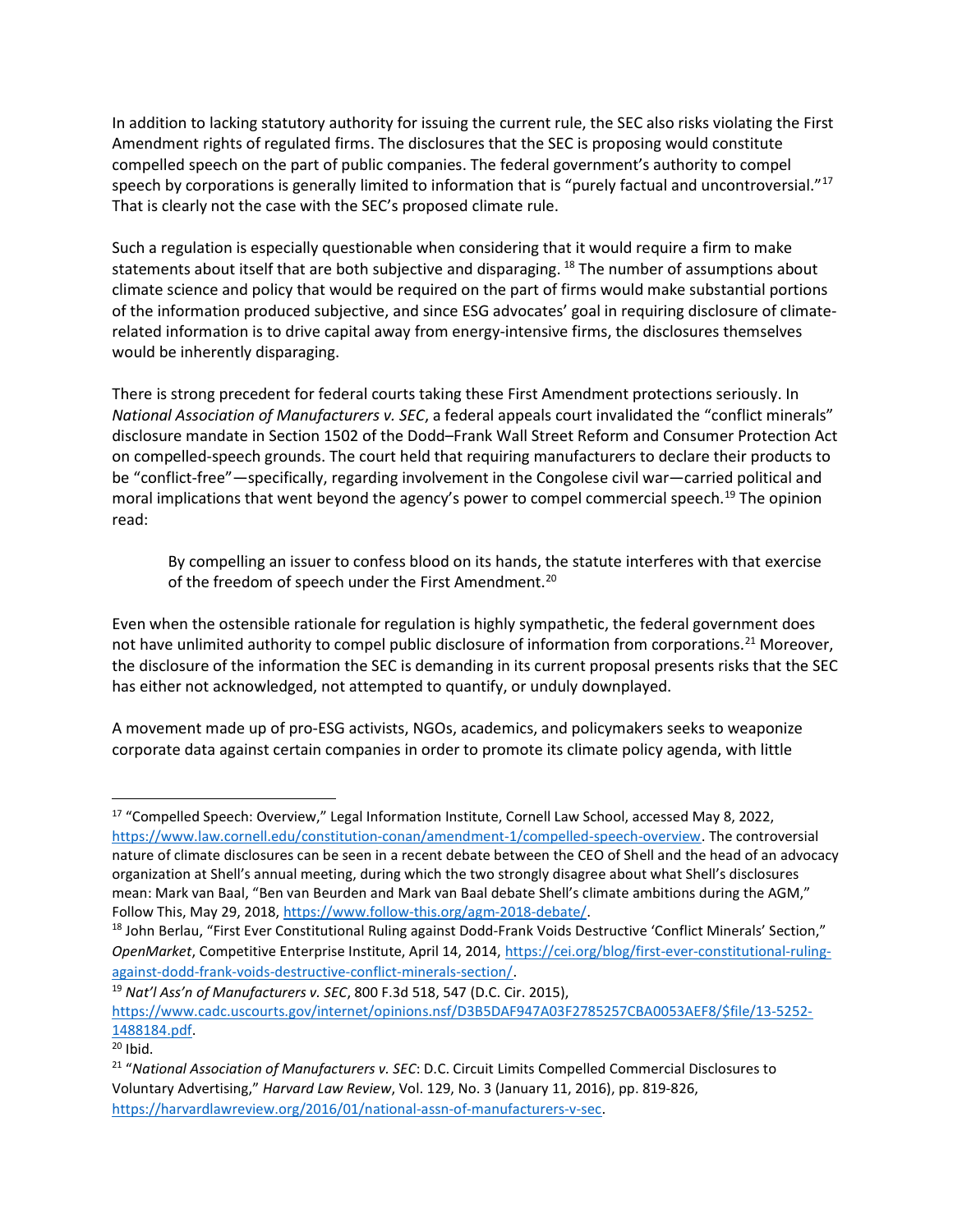concern about sabotaging investor value in the process.<sup>22</sup> Even if we assume the SEC's good faith intention of merely seeking reliable data about climate risk, under this proposed rule the efforts of highly motivated third parties could create a hostile environment for shareholders.<sup>23</sup>

While the SEC's ostensible rationale for the current proposal is enhanced disclosure by public companies, the acknowledged goal of climate finance policymaking writ large is to drive investment capital away from energy-intensive firms on the way to achieving a net-zero greenhouse gas emissions economy. That mission is claimed to be necessary for the achievement of global environmental goals, regardless of its effect on markets, financial stability, and individual investors' material well-being. If the SEC's proposal would aid that effort, the agency needs to acknowledge and consider that impact. Better yet, it should refrain from imposing the disclosure requirement entirely.

According to President Biden's May 2021 executive order on climate-related financial risk, his administration aims to address the "failure of financial institutions to appropriately and adequately account for and measure [climate] risks."<sup>24</sup> That suggests that the administration has already decided on what constitutes an appropriate approach to addressing climate risk.

That seems more likely when considering that some senior administration officials seek to direct federal policy to the disadvantage of energy-intensive firms, regardless of the negative financial impact on individual firms, industries, and U.S. investors as a whole.

President Biden's 2021 nominee to serve as Comptroller of the Currency, Saule Omarova, told a public audience that the bankruptcy of hydrocarbon energy companies should be a stated goal of climate finance policy, not just a side-effect of investors reassessing their own risk tolerance:

 $22$  Climate activist groups like 350.org routinely target specific firms for anti-corporate activism based on their legal and financially reasonable investments in hydrocarbon energy projects: Robbie Gillett, "Defund Fossil Fuels," 350.org, July 2018, https://350.org/wp-content/uploads/2018/07/Defund\_Fossil\_Fuels-guide\_EN\_WEB\_pages-July-2018.pdf. Other examples include the Rainforest Action Network (https://www.ran.org/campaign/defundclimate-change/) and Earth Guardians (https://www.earthguardians.org/divest-defund). In September 2021, three Democratic members of the House of Representatives introduced Fossil Free Finance Act, which would "force the Federal Reserve to break up banks if they do not reduce the carbon emissions they finance in line with the Paris climate accord." Sylvan Lane, "Democratic bill would force Fed to defund fossil fuels," The Hill, September 15, 2021, https://thehill.com/policy/finance/572444-democratic-bill-would-force-fed-to-defund-fossil-fuels/.  $^{23}$  For examples of anti-corporate (and anti-shareholder) climate activism, see Sharon Katsuda, "Climate Activists

Protest Outside Chevron Headquarters in San Ramon," NBC Bay Area, September 27, 2019,

https://www.nbcbayarea.com/news/local/climate-activists-protest-chevron-headquarters/182070/ and Jack Guy, "'We will stop you!': Singing climate protesters disrupt Shell shareholder meeting," CNN, May 24, 2022, https://www.cnn.com/2022/05/24/europe/climate-protesters-shell-meeting-intl/index.html. Climate activists have been protesting financial institutions over their relationships with fossil fuel companies. See Harriet Habergham, "Climate protestors break windows at JPMorgan offices in London," Fortune, September 1, 2021, https://fortune.com/2021/09/01/climate-protesters-break-windows-at-jpmorgan-offices-in-london/ and Tom Sims, "With sponges and petitions, climate activists take on insurers," Reuters, November 26, 2021, https://www.reuters.com/business/cop/with-sponges-petitions-climate-activists-take-insurers-2021-11-26/.

<sup>&</sup>lt;sup>24</sup> "Executive Order on Climate-Related Financial Risk," White House, May 20, 2021, https://www.whitehouse.gov/briefing-room/presidential-actions/2021/05/20/executive-order-on-climate-relatedfinancial-risk/.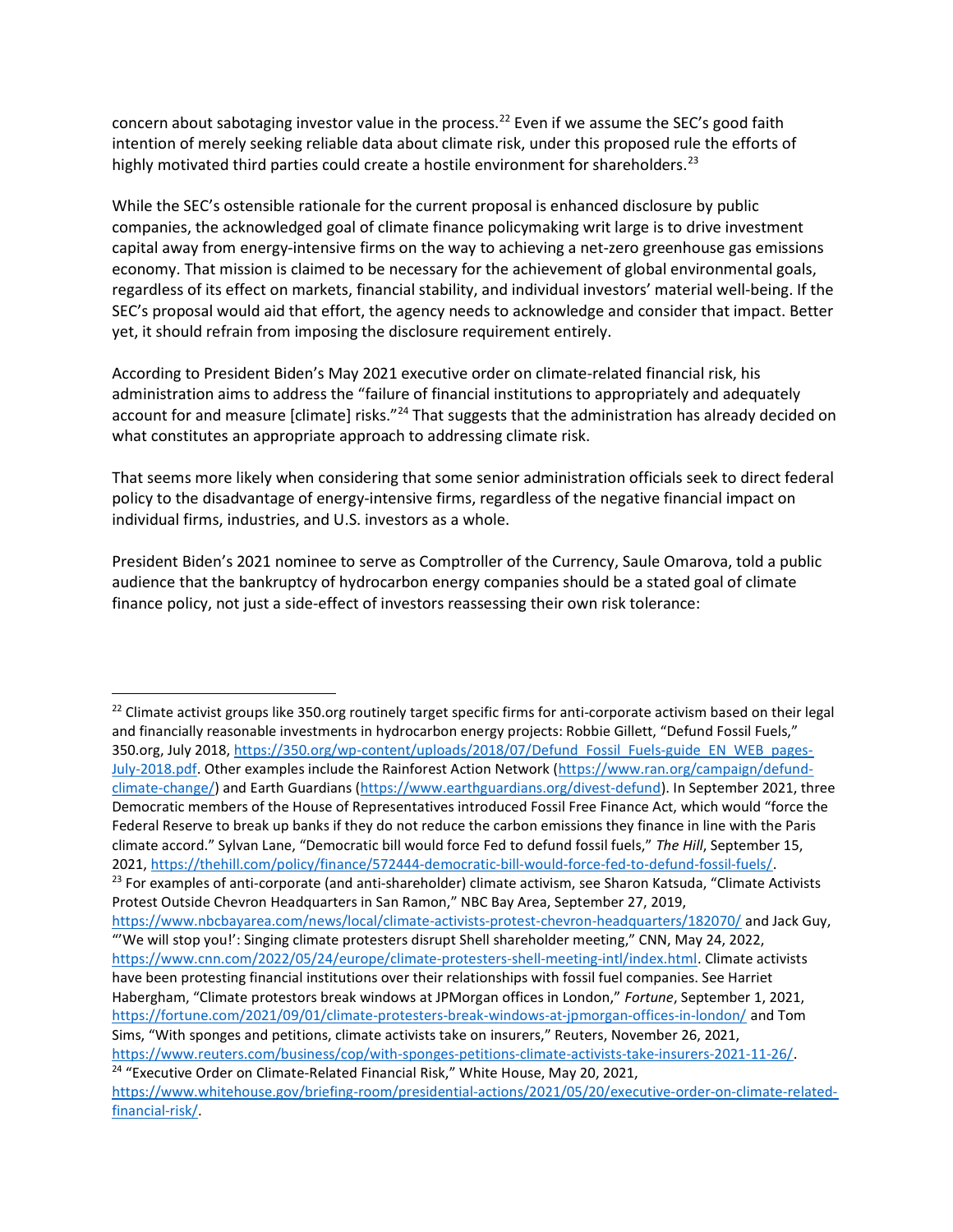A lot of the smaller players in [coal, oil and gas] industry are going to probably go bankrupt in short order. At least we want them to go bankrupt if we want to tackle climate change, right?<sup>25</sup>

Omarova was not the only administration nominee to share this outlook. Sarah Bloom Raskin, nominated to be vice chair of supervision at the Federal Reserve, proposed, in a May 2020 New York Times op-ed, that hydrocarbon energy companies should be excluded from economy-wide economic recovery measures passed by Congress. Raskin insisted that oil and gas companies "spent the past decade recklessly expanding production even as they failed to turn a profit" and predicted "the inevitable decline of an industry that can no longer sustain itself."<sup>26</sup> But how would she know that?

It is a cliché of investing that it is extremely difficult to "time the market" by anticipating rising and falling prices rather than simply investing for long-term value. Policymakers are subject to the same cognitive limitations as day traders. Raskin's motivated reasoning and hostility to hydrocarbon energy led her to paint oil and gas as a failing industry without a future that should be excluded from any supportive government policy response. However, her prediction of poor investment returns to energy companies turned out to be almost comically backwards.

Raskin insisted that fossil fuels are an investing dead end based on some high-profile declines in energy stocks. The online version of her Times op-ed links to a then-recent May 2020 news story in which investor Warren Buffett laments his poor return on a large investment he made in Occidental Petroleum Corp. the previous year.<sup>27</sup> At that point, he had realized a significant loss relative to his initial 2019 buy, with Occidental shares trading at \$15.24. However, as of this writing, the price of Occidental shares is \$70.06. That means that someone who had invested the week that Raskin's op-ed was published would have realized an over 450 percent return in two years.<sup>28</sup>

The more serious problem with Raskin's reasoning is not simply that it was incorrect, but that it could have become a self-fulfilling prophecy. Denying pandemic relief support to only oil and gas firms when they were provided to every other company in America—at a time when the industry was experiencing a cyclical downturn—could have had a significant negative market impact on the excluded companies. In such a scenario, policymakers like Raskin could easily claim they had been correct, rather than take the blame for kneecapping a specific industry.

The Commission risks putting itself in a similar situation. The agency seems to presume that future climate risks are dangerous liabilities that must be disclosed in minute detail by every registrant firm. But the prejudicial nature of the proposed rule could create a damaging cycle of investor aversion to energy-intensive firms, even when there is no fundamental underlying threat to long-term value creation. That is especially true considering parallel actions by other financial regulators, including at the

<sup>&</sup>lt;sup>25</sup> Alec Schemmel, "Biden financial nominee discusses how to bankrupt fossil fuel industry," ABC 4 News, November 10, 2021, https://abcnews4.com/news/nation-world/biden-financial-nominee-discusses-how-tobankrupt-fossil-fuel-industry.

<sup>&</sup>lt;sup>26</sup> Sarah Bloom Raskin, "Why Is the Fed Spending So Much Money on a Dying Industry?," The New York Times, May 28, 2020, https://www.nytimes.com/2020/05/28/opinion/fed-fossil-fuels.html.

<sup>&</sup>lt;sup>27</sup> Corbin Hiar, "Warren Buffett regrets \$10B bet on oil," Politico Pro, May 5, 2020, https://subscriber.politicopro.com/article/eenews/1063050681.

<sup>28</sup> Occidental Petroleum share price as of June 3, 2022:

https://www.google.com/search?q=occidental+petroleum+share+price&rlz=1C1ONGR\_enUS930US931.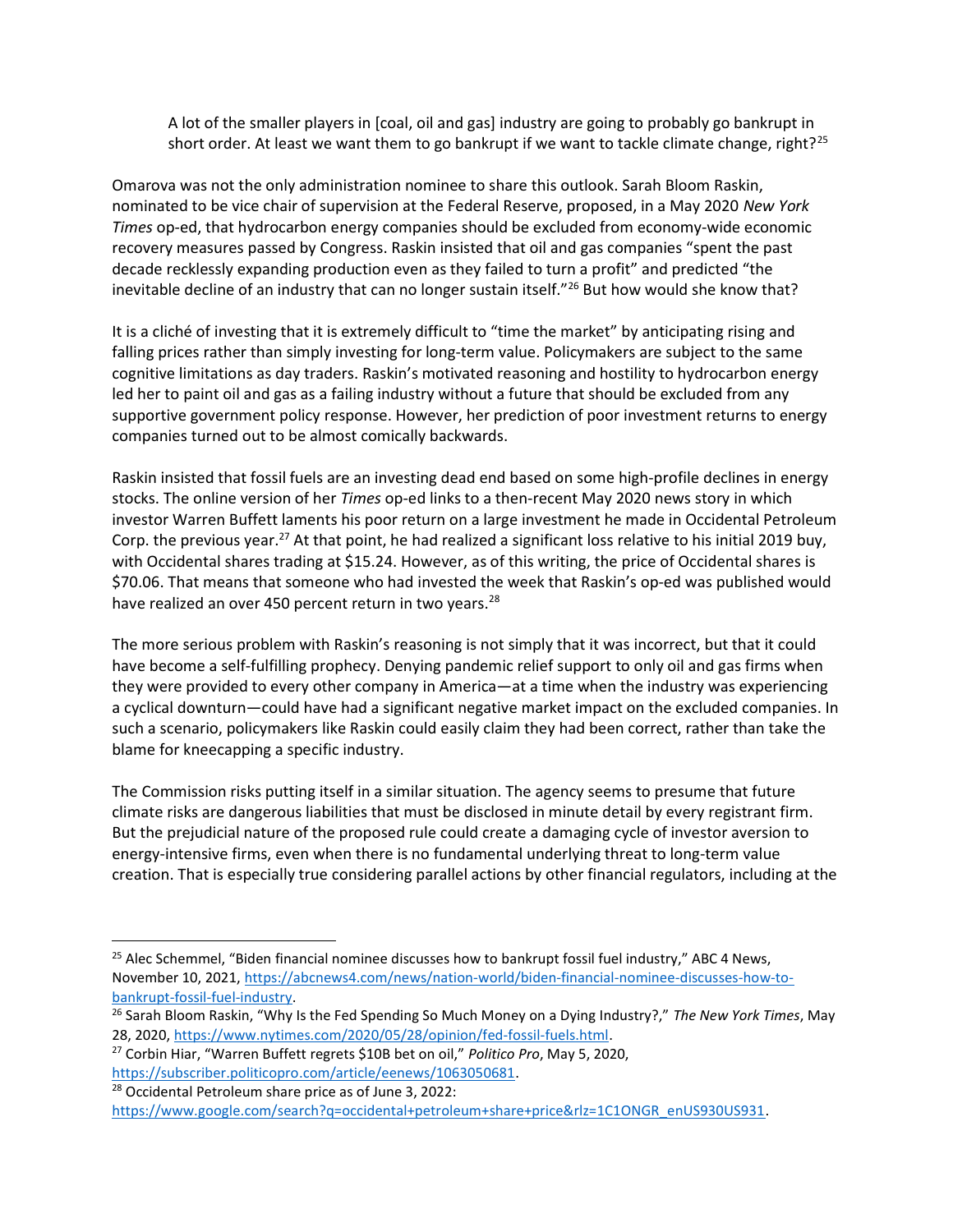Federal Reserve,<sup>29</sup> Federal Deposit Insurance Corporation,<sup>30</sup> and Office of the Comptroller of the Currency.<sup>31</sup>

Even though Omarova and Raskin were not confirmed to the positions for which they were most recently nominated, they were the administration's hand-picked choices for those positions and appear to be closely aligned with the administration's policy goals and strategy. Their perspective—that the federal government should target energy firms for financial disadvantage in order to facilitate a transition to a lower-emissions economy—is at the heart of the Biden administration's "whole of government" approach to climate change policy. One explicit formulation of this approach calls for "Mobilizing financing to drive the net-zero transition and adapt to climate change," in order to "promote the flow of capital toward climate-aligned investments and away from high-carbon investments."<sup>32</sup>

It is not the role of the federal agencies to decide which legal investments Americans should make. It is not the role of the SEC to "steer" capital toward any given sector or non-financial policy goal. This same problem can be seen in the Federal Reserve's own emerging version of climate policy, including its decision to join the Central Banks and Supervisors Network for Greening the Financial System, which has a goal to "mobilize mainstream finance to support the transition toward a sustainable economy."<sup>33</sup> As economist John Cochrane testified before the Senate Banking Committee in 2021, "financial regulators are not allowed to 'mobilize' the financial system, to choose projects they like and de-fund those they disfavor."<sup>34</sup>

The Commission, whether it wishes to acknowledge it or not, has proposed a rule that would accelerate this process of weaponizing financial regulation to target politically disfavored firms and industries. That is not a legitimate role for the SEC, or for any government agency. In fact, it recalls another effort in the recent past to use federal finance regulation to achieve unrelated policy goals selected by bureaucrats. It was called "Operation Choke Point."

The Obama administration launched Operation Choke Point to target "high-risk" banking industry customers. It attempted to demonize legal businesses in politically disfavored industries, negatively affecting their ability to access financial services. This multi-agency effort by the Department of Justice, Office of the Comptroller of the Currency, and Federal Deposit Insurance Corporation, among others, went after businesses, like firearms dealers, which activists and members of Congress had repeatedly

<sup>&</sup>lt;sup>29</sup>Federal Reserve, "Federal Reserve Board issues statement in support of the Glasgow Declaration by the Network of Central Banks and Supervisors for Greening the Financial System," news release, November 3, 2021, https://www.federalreserve.gov/newsevents/pressreleases/other20211103a.htm.

<sup>&</sup>lt;sup>30</sup> Federal Deposit Insurance Corporation, "Request for Comment on Statement of Principles for Climate-Related Financial Risk Management for Large Financial Institutions," March 30, 2022, https://www.fdic.gov/news/financialinstitution-letters/2022/fil22013.html.

<sup>&</sup>lt;sup>31</sup> Office of the Comptroller of the Currency, "OCC Seeks Feedback on Principles for Climate-Related Financial Risk Management for Large Banks," news release, December 16, 2021, https://www.occ.treas.gov/newsissuances/news-releases/2021/nr-occ-2021-138.html.

<sup>&</sup>lt;sup>32</sup> White House, "FACT SHEET: President Biden's Leaders Summit on Climate," April 23, 2021, https://www.whitehouse.gov/briefing-room/statements-releases/2021/04/23/fact-sheet-president-bidensleaders-summit-on-climate/.

<sup>&</sup>lt;sup>33</sup> Central Banks and Supervisors Network for Greening the Financial System, "Origins and Purpose," accessed May 26, 2022, https://www.ngfs.net/en.

<sup>&</sup>lt;sup>34</sup> John Cochrane, "Testimony on financial regulation and climate change," The Grumpy Economist, March 18, 2021, https://johnhcochrane.blogspot.com/2021/03/testimony-on-financial-regulation-and.html.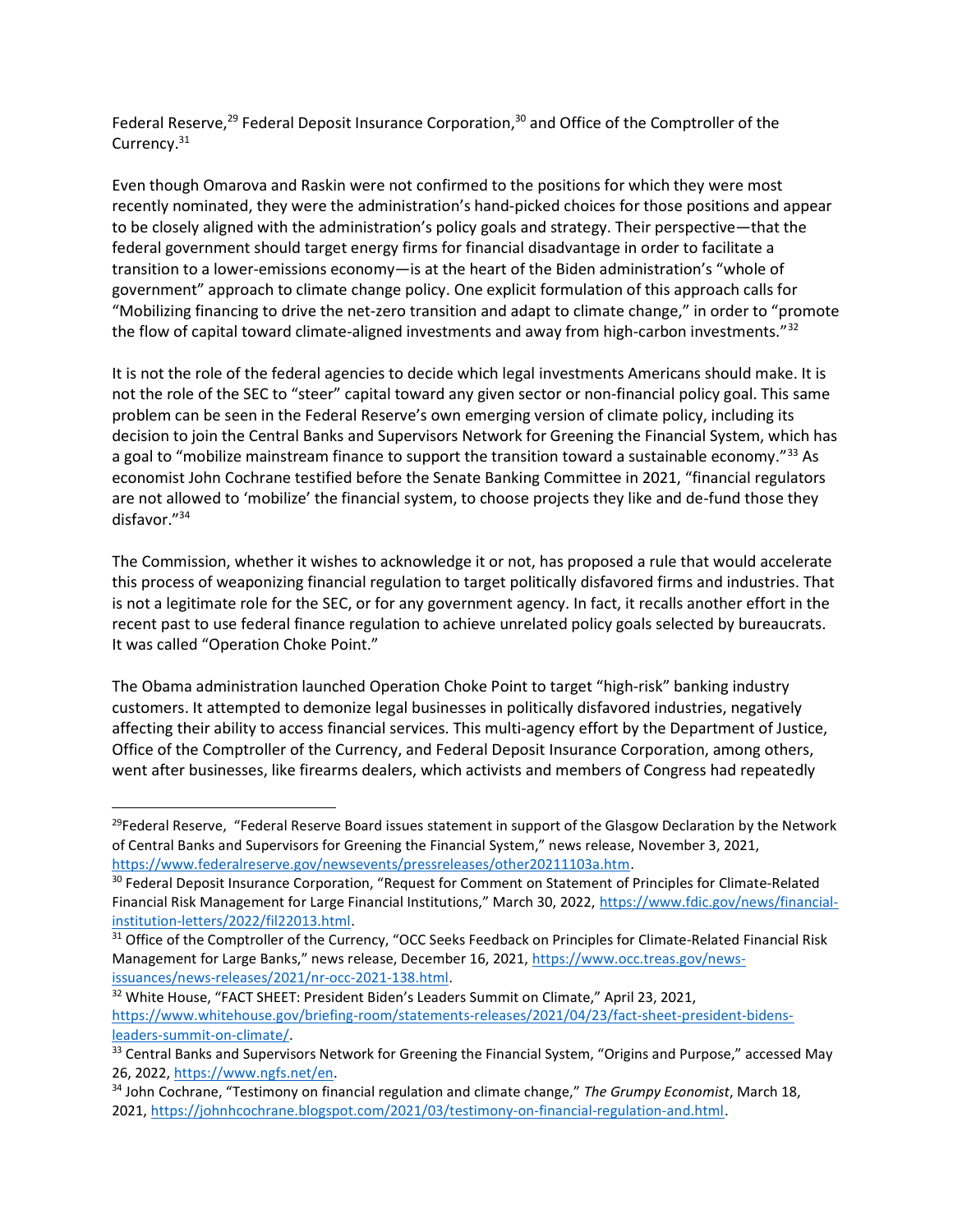tried, and failed, to target legislatively. Unable to gain the necessary authority from Congress, regulators in the above agencies attempted to intimidate the banks they were charged with regulating into cutting off commercial customers that some policymakers disliked. In the words of an American Banker report on documents relating to Choke Point released in 2018, "government officials illegally targeted lawful businesses in an ideological crusade based on personal disdain."<sup>35</sup> As the Competitive Enterprise Institute's Iain Murray wrote of Choke Point in 2014:

Shifting the costs onto supervised bodies is not an acceptable principle of governance. Businesses need to be allowed to make their own business decisions without the threat of being required by their regulators to do their job for them.<sup>36</sup>

The Commission's proposal is only slightly less bold. The underlying theory of Operation Choke Point was to suggest that banks had a responsibility to shun disfavored clients, like small dollar lenders, coin dealers, and fireworks companies, because there was a risk on the part of the banks in being associated with them. That is similar to the Commission's contention that firms should be worried about future reputational risk related to climate change.<sup>37</sup> But ultimately, the biggest source of such risk is government policy. None of the banks targeted by Operation Choke Point claimed that their clients put them at risk of harm to their reputations; it was the regulators who created the hazard about which they were supposedly "warning" financial institutions.

In other words, the Commission's effort is actually climate policy advocacy in the guise of investor protection. Consider a similar, hypothetical scenario. Imagine that a federal agency decides that firms need to disclose their plans for the transition to a single-payer health care system. Health care providers, insurance companies, and private hospitals would be the most affected, just like oil and gas producers under the current proposal. But virtually every company would be affected, as current tax law provisions favor employer-provided health insurance.

Advocates of such disclosure requirements would be correct in suggesting that a transition to a singlepayer system would include significant financial risks for the shareholders of publicly held health care companies. The upstream risk to those companies' vendors and clients would also be significant. Proponents of such a policy could accurately point out that several countries are "ahead" of the United States in making that transition. And venerable international organizations, such as the United Nations and the World Health Organization, have long recognized a "right to health."<sup>38</sup>

https://treaties.un.org/Pages/ViewDetails.aspx?src=IND&mtdsg\_no=IV-3&chapter=4.

<sup>&</sup>lt;sup>35</sup> Dennis Shaul, "BankThink: There's no downplaying the impact of Operation Choke Point," American Banker, November 28, 2018, https://www.americanbanker.com/opinion/theres-no-downplaying-the-impact-of-operationchoke-point.

<sup>&</sup>lt;sup>36</sup> Iain Murray, "Operation Choke Point: What It Is and Why It Matters," Issue Analysis 2014 No. 1, Competitive Enterprise Institute, July 2014, https://cei.org/studies/operation-choke-point.

<sup>&</sup>lt;sup>37</sup> Securities and Exchange Commission, "The Enhancement and Standardization of Climate-Related Disclosures for Investors," pp. 58, 62, 68, 77, 106, 119, 458, 464.

<sup>&</sup>lt;sup>38</sup> "Fact Sheet No. 31: The Right to Health," United Nations Office of the High Commissioner for Human Rights, June 2008, https://www.ohchr.org/sites/default/files/Documents/Publications/Factsheet31.pdf. The right to

health was even enshrined in the 1966 International Covenant on Economic, Social and Cultural Rights, a global treaty to which 171 nations are parties. "Chapter IV, Human Rights: International Covenant on Economic, Social and Cultural Rights" United Nations Treaty Collection, accessed May 27, 2022,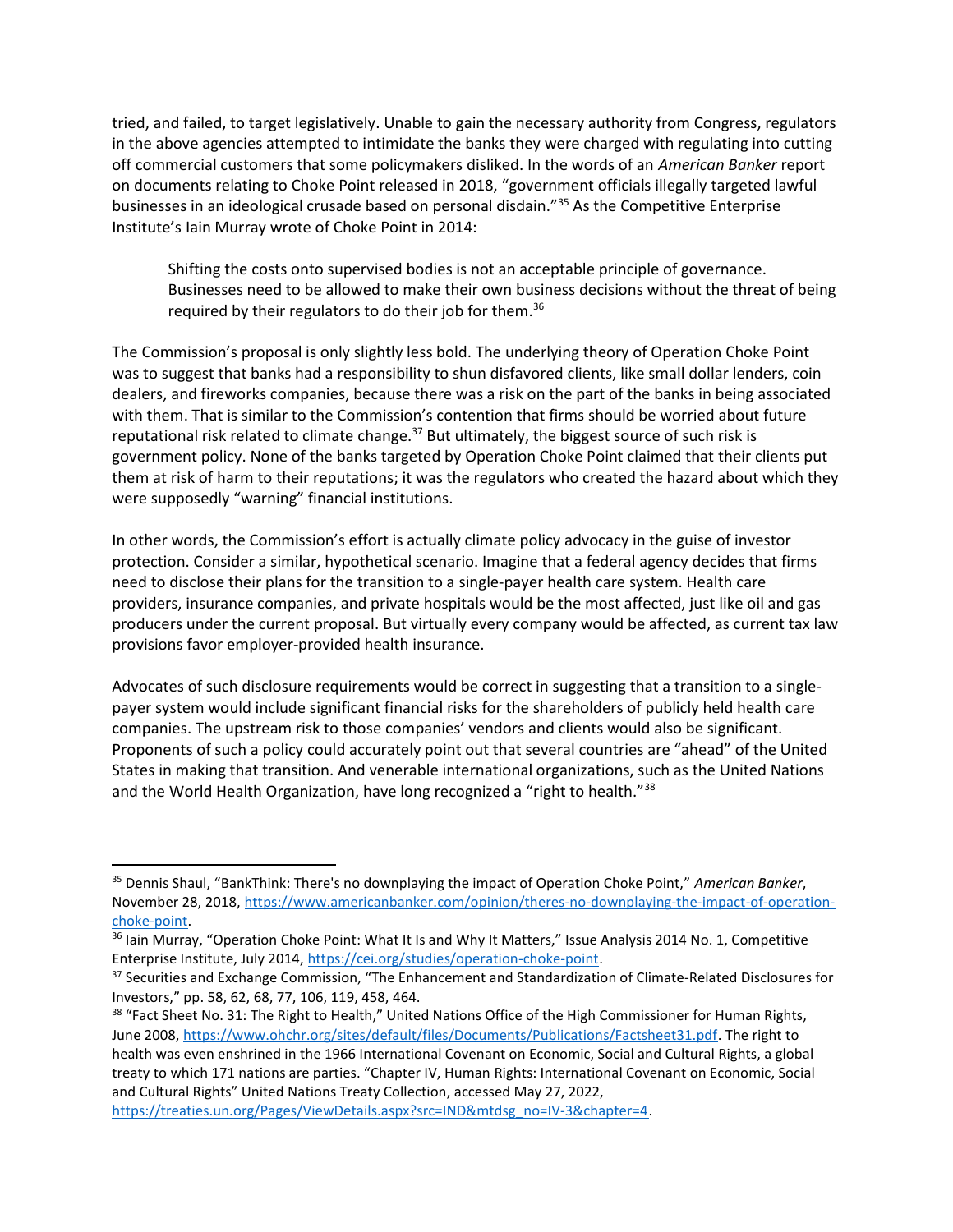That sounds similar to the Commission's approach to climate, for good reason. The same analysis could be applied to any major change that federal policymakers would like to see. The Department of Labor might want companies to disclose the risks they face from a \$30 federal minimum wage. The Equal Employment Opportunity Commission might like to see their plans for the transition to a mandatory 50 percent female workforce. Future policymakers could just as easily ask firms whether they have planned for a future in which all firearms are banned and employers are required to pay for abortions, or public sector unions are abolished and gender reassignment surgeries are banned.

The problem with that approach is that officials engaging in such demands for disclosure are often not responding to actual risks, but projecting their policy preferences onto a highly speculative future and, in the process, creating new political and market risks. It might be possible that, at some point in the future, Congress will pass, and the president will sign, some of the above policies into law. Political scientists and pollsters can certainly debate the likelihood of that, but a government mandate to plan for such an eventuality is not simply asking for disclosure; it is an activist strategy for implementing that policy.

It is not the proper role of any federal agency to lobby for such changes while pretending to be protecting investors, and it is not the role of the SEC to do so in regard to climate policy, as with its current proposed rule.

## III. The Proposed Rule Will Enable Rent-Seeking by Interested Parties

The Commission goes out of its way to portray the proposal as reasonable and in the interests of investors by listing the various organizations that have made climate-related pledges and the impressively large volume of assets they manage. The Glasgow Financial Alliance for Net Zero, an association of over 450 financial firms controlling assets of over \$130 trillion, is "focused on promoting the transition to a net zero global economy".<sup>39</sup> Matching up those two figures suggests that many of those institutions are, on their own, very large asset managers.

This points to a frequently overlooked aspect of claims about the supposed "demand" for climate disclosure data: It is driven by an elite constituency of asset managers, financial analysts, consultants, and accountants who directly stand to benefit financially from the proposal. The billions of dollars of annual compliance costs will be borne by all registrant firms, their business partners, and their shareholders, while a huge new database of information will be available to analysts and financial managers at no cost to them, courtesy of the SEC. Meanwhile, the firms not benefiting from the additional disclosure of information will profit by being paid to produce it on behalf of the registrant firms.

The climate and ESG-focused investing industry—not the investments themselves, just their secondary analysis—is already an over \$1 billion a year industry.<sup>40</sup> Major players in the consulting and accounting world, taking note of this trend, have announced massive investments in the area, anticipating growing business. In June 2021, PwC announced that it would invest \$12 billion and hire 100,000 new

<sup>39</sup> Ibid., p. 14.

<sup>40</sup> Hazel Bradford, "ESG data market poised to hit \$1 billion in 2021—report," Pensions & Investments, March 10, 2020, https://www.pionline.com/esg/esg-data-market-poised-hit-1-billion-2021-report.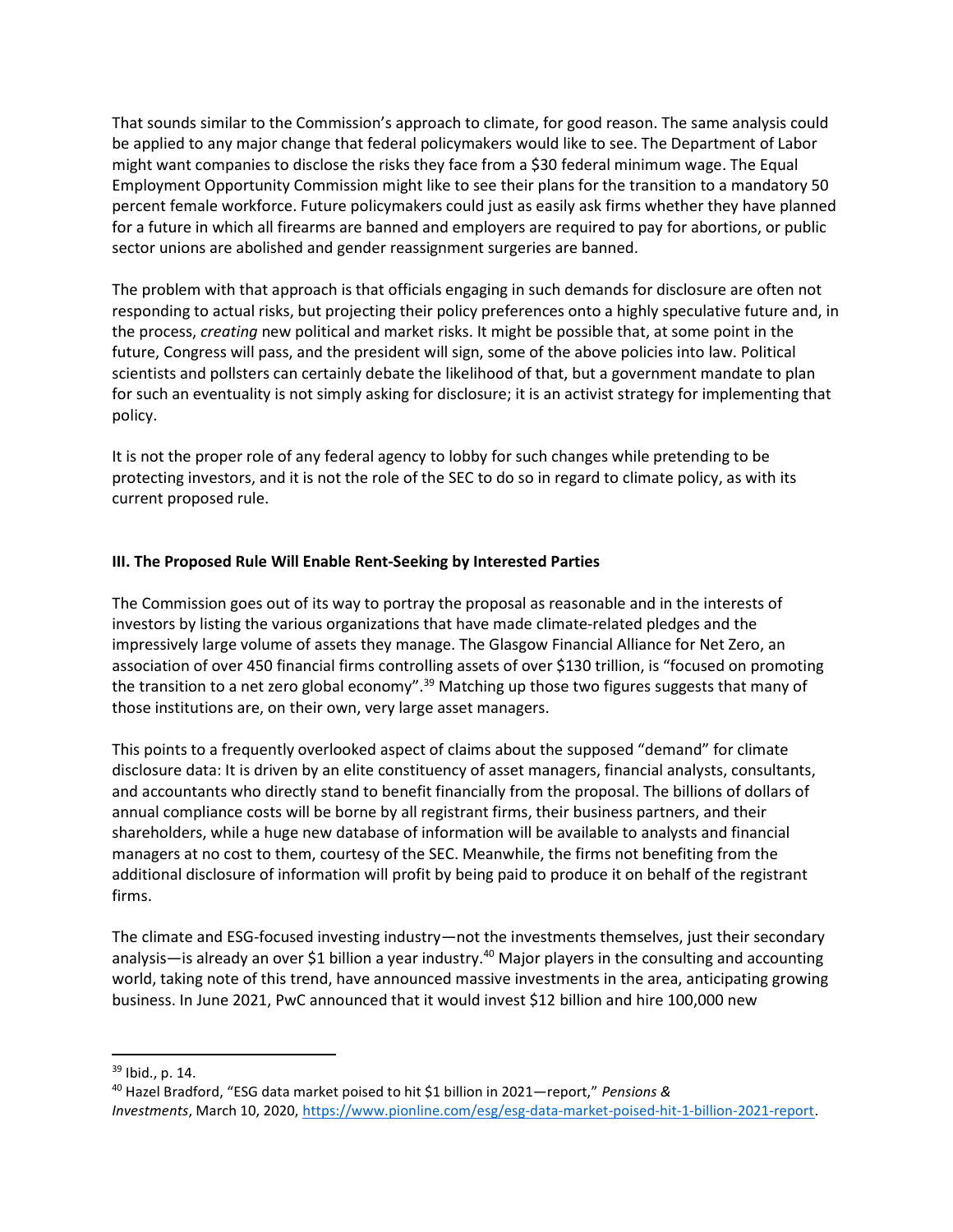professionals to assist clients with ESG reporting, citing climate and diversity issues in particular.<sup>41</sup> At the end of last year the Journal of Accountancy noted that demand for such services has risen dramatically in recent years, calling it "a trend in ESG services that CPA firms can take advantage of in the coming years."<sup>42</sup>

The Commission's proposal includes a lot of citations to comment letters and research produced by firms and associations that would stand to directly benefit from the proposal's provisions, but does not acknowledge these conflicts of interest. For instance, the proposal's economic analysis section states that "The importance of assurance for climate-related information" has been determined by the International Federation of Accountants.<sup>43</sup> It should come as no surprise that a professional association of accountants has come out in favor of a new guaranteed source of demand for accounting services.

If we look at the millions of individual investors in the market, the supposed demand for more detailed climate disclosure largely evaporates. A 2020 study, by Austin Moss of the University of Iowa, James P. Naughton of the University of Virginia, and Clare Wang of the University of Colorado at Boulder, found that individual investors pay essentially no attention to ESG disclosures. That is not because they are too unsophisticated to pay attention to public announcements about their holdings in general; even individuals who ignore ESG information still make trades based on newly announced data on traditional topics like earnings.<sup>44</sup> Another 2020 study, by Robin Döttling of Erasmus University in the Netherlands and Sehoon Kim of the University of Florida, found that demand for ESG-themed investment products by individuals is wide, but shallow; that is, it is likely to evaporate under situations of economic stress, which suggests that most investors consider it more of a bull market luxury than an essential part of their long-term financial strategy.<sup>45</sup> The lopsided impression of demand for additional climate disclosures is also, in part, the result of a data gap. Unlike with institutional and professional investors, few surveys have even attempted gauge the true interest of individuals.<sup>46</sup>

The volume of data to which fund managers would have access would be extremely valuable to them, though whether it would protect investors is uncertain. ESG-themed funds are an especially lucrative market opportunity for big asset management firms, as the analysis used to select and manage component holdings is used to justify fees far higher than more conservative, traditional funds. Take the market leader in asset management, BlackRock. Traditional index investing, which currently accounts for roughly two-thirds of BlackRock's business, is an extremely competitive, low-margin market.<sup>47</sup> The

 $41$  Jessica DiNapoli, "PwC planning to hire 100,000 over five years in major ESG push," Reuters, June 15, 2021, https://www.reuters.com/business/sustainable-business/pwc-planning-hire-100000-over-five-years-major-esgpush-2021-06-15/.

<sup>&</sup>lt;sup>42</sup> Ken Tysiac, "ESG assurance opportunities likely to grow for CPA firms," Journal of Accountancy, December 16, 2021, https://www.journalofaccountancy.com/news/2021/dec/esg-assurance-opportunities-cpa-firmsgrowth.html.

<sup>43</sup> Securities and Exchange Commission, "The Enhancement and Standardization of Climate-Related Disclosures for Investors," p. 362.

<sup>44</sup> Austin Moss, James P. McNaughton, and Clare Wang, "The Irrelevance of ESG Disclosure to Retail Investors: Evidence from Robinhood" May 19, 2020, https://ssrn.com/abstract=3604847.

<sup>45</sup> Robin Döttling and Sehoon Kim, "Sustainability Preferences Under Stress: Evidence from Mutual Fund Flows During COVID-19," May 23, 2022, https://papers.ssrn.com/sol3/papers.cfm?abstract\_id=3656756.

<sup>&</sup>lt;sup>46</sup> Jennifer J. Schulp, "Wide World of ESG: Understanding Investor Demand," Cato at Liberty, Cato Institute, July 28, 2021, https://www.cato.org/blog/wide-world-esg-understanding-investor-demand.

 $47$  Palash Ghosh, "No end in sight to BlackRock's growth as it approaches \$10 trillion," Pensions & Investments, November 19, 2021, https://www.pionline.com/money-management/blackrock-surging-toward-10-trillion-assets.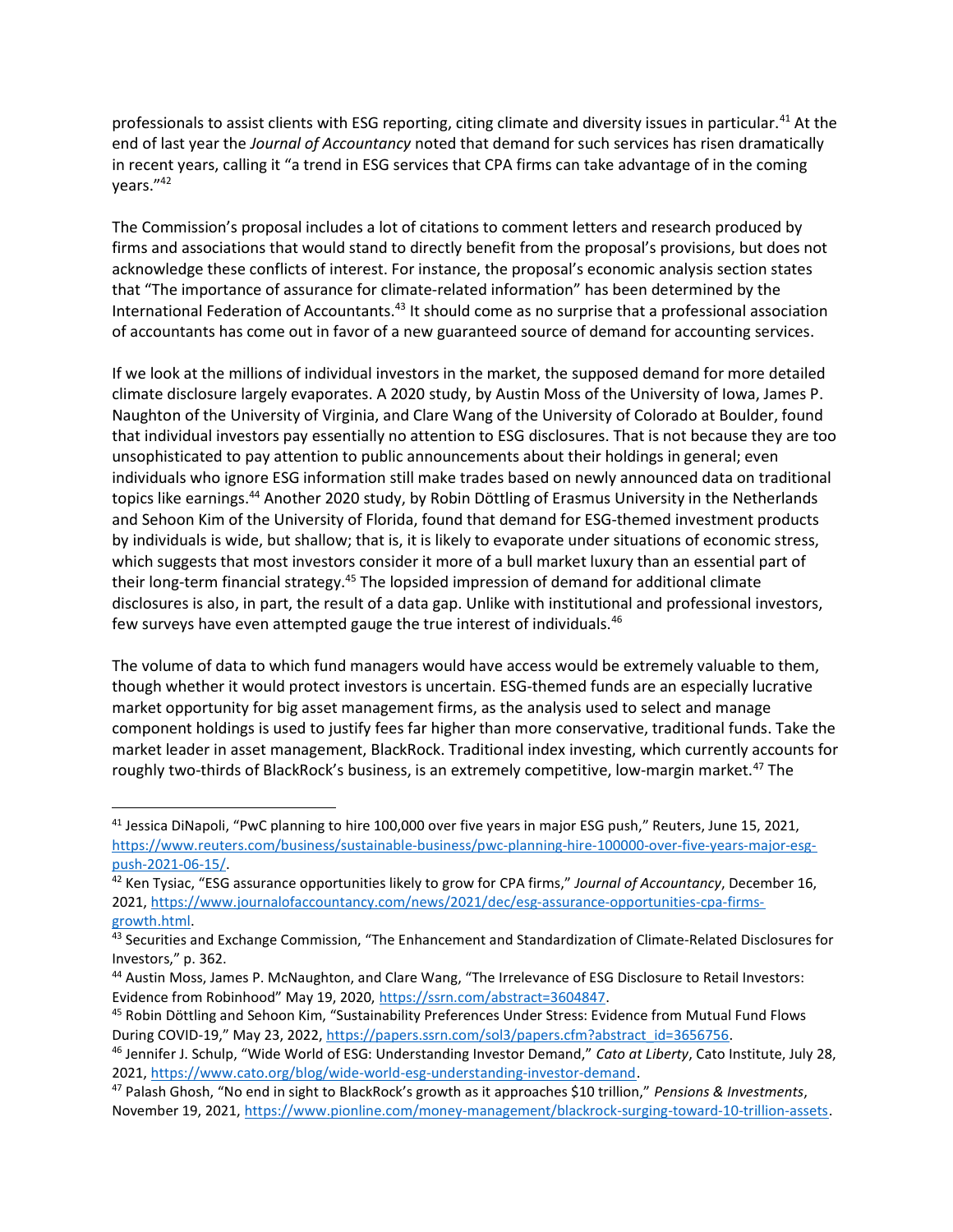higher fees of ESG funds make them especially desirable offerings for asset managers. For example, BlackRock's iShares Global Clean Energy ETF (ICLN), a large ESG fund, comes with a management fee of 42 basis points.<sup>48</sup> That's an eye-watering comparison to BlackRock's S&P 500 ETF (IVV), with a fee of just 3 basis points.<sup>49</sup> The data the SEC proposes to extract from registrant firms will likely benefit big asset managers' marketing and product development arms far more than ordinary investors seeking to optimize their risk allocation.

In a normal market, customers can refuse to do business with firms that do not provide them with the mix of price and features that they would prefer. That is true of consumers looking to purchase a car or a pair of shoes. It is also true when the customer is a financial firm and the item for sale is equity shares. If large financial firms—such as the ones that signed the agreements impressively listed by the Commission in the preamble to the proposal—thought that the lack of climate risk disclosure among public firms was actually unacceptable, they could simply refuse to hold shares from firms that do not sufficiently disclose, but they have not done so.

As with BlackRock, many of the largest asset managers have very large passive positions that would make divesting from a particular basket of specific firms impossible. A manager cannot offer a S&P 500 fund if the investment company has boycotted the shares of dozens or hundreds of constituent companies for their lack of climate disclosure. This is why BlackRock, while leading the asset management industry in its rhetorical support for climate change-related initiatives, has famously refused to divest from fossil fuel companies, preferring to focus its efforts on shareholder engagement.<sup>50</sup>

Having chosen an investment strategy that precludes it from exerting the market pressure it would otherwise have available should not entitle large asset management firms to have the federal government exert that pressure instead. Management companies can still use influence with the active portion of their portfolios, as can ESG-motivated activist investors. If that measure of pressure is not sufficient to produce the level of disclosure they prefer, investment managers are free to move from providing index-based investment to more active portfolios. If institutional investors are not willing to divest any of their holdings in the service of making market demands of the companies they hold, however, that sends a clear signal. If divestment is off the table as a means of market disclosure discipline, the theoretical risks allegedly hiding in undisclosed climate data are clearly not as significant as the Commission or the sources it cites would have us believe.

## IV. The Proposed Disclosures Are Climate Policy Masquerading as Materiality

Companies subject to SEC regulation have long had to disclose financially material information about their structure, operations, and plans for the future. That information does not have to fall into any specific topic or category; anything that could affect the value of the firm's shares in the future can be considered material. In recognition of this, the SEC uses a "principles-based" approach to materiality,

<sup>48</sup> "iShares Global Clean Energy ETF," BlackRock, Inc., accessed May 27, 2022, https://www.blackrock.com/us/individual/products/239738/ishares-global-clean-energy-etf.

<sup>49</sup> "iShares Core S&P 500 ETF," BlackRock, Inc., accessed May 27, 2022, https://www.blackrock.com/us/individual/products/239726/.

<sup>&</sup>lt;sup>50</sup> Betsy Vereckey, "BlackRock's Larry Fink: Don't divest fossil fuels, stay in the game," MIT Sloan, November 2, 2021, https://mitsloan.mit.edu/ideas-made-to-matter/blackrocks-larry-fink-dont-divest-fossil-fuels-stay-game.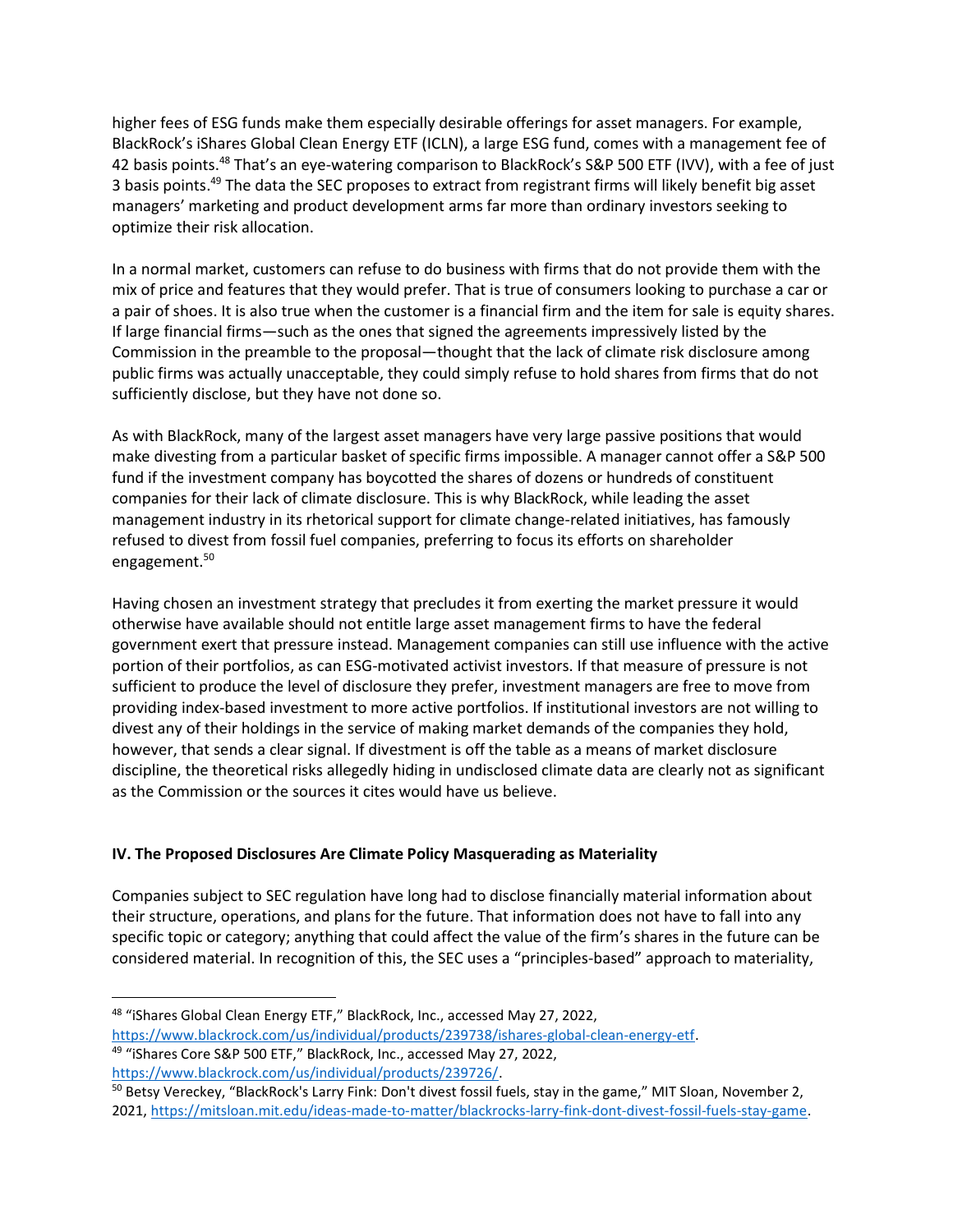under which a company's management draws attention to the risks and opportunities that it considers most important to that particular company. This allows for, as the SEC's Walter Hinman described in a 2019 speech, a disclosure regime that "keeps pace with emerging issues ... without the need for the Commission to continuously add to or update the underlying disclosure rules as new issues arise." $51$ 

Unfortunately, the new proposal would go in the opposite direction. By introducing specific, prescriptive requirements rather than ones based on general materiality principles, the agency is trying to suggest that anything climate-related should be considered presumptively material. As SEC Commissioner Hester Peirce put it, the rule "tells corporate managers how regulators, doing the bidding of an array of non-investor stakeholders, expect them to run their companies."<sup>52</sup> [Emphasis in original]

Climate-related financial risks that are truly material, as some might well be, is already covered by existing SEC rules and guidance. What the agency is now proposing is to impose substantive environmental regulation thinly disguised as financial reporting. That does not protect investors. Instead, it picks legal, but politically disfavored, industries and targets them for destruction.

## V. The Rule Does Not Pass Any Reasonable Cost-Benefit Test

The SEC admits that the costs associated with complying with the proposed rule would be "significant," but tries to downplay the burden by pointing to the large volume of information that some companies already disclose voluntarily. That may count in the agency's favor in terms of relative costs incurred, but it also cuts against the agency's claims of benefits generated.

The SEC cannot credit the proposed rule for all of the climate-related information disclosed in the future by public firms. At best, the rule can only take credit for the additional increment of information that would have gone undisclosed in its absence. The agency acknowledges that voluntary climate disclosure is widespread and increasing, so future compliance costs can only be spread across the small additional benefit conveyed by the new rule. Given the trajectory of climate disclosure over the past few years, the difference between voluntary and mandatory disclosure will be far too small to justify the costs involved in the current proposal.

But even this stance—that companies that already disclose climate-related risks will only face a small burden—fundamentally misunderstands the incentive structure that firms would face under the rule going forward. The legal and reputational threat of being officially found non-compliant dramatically increases the amount of time, money, and professional expertise required, compared to voluntary disclosures. That means that the most likely outcome of the proposal would be the worst of both worlds – a small additional volume of useful information made available at an extremely high cost.

The Commission does a poor job of acknowledging this. Even when it comes to specific quantitative requirements like measuring greenhouse gas emissions, the agency's proposal states, "we are unable to

<sup>&</sup>lt;sup>51</sup> Walter Hinman, "Applying a Principles-Based Approach to Disclosing Complex, Uncertain and Evolving Risks," Securities and Exchange Commission, March 15, 2019,

https://www.sec.gov/news/speech/hinman-applying-principles-based-approach-disclosure-031519.

<sup>52</sup> Hester Peirce, "We are Not the Securities and Environment Commission—At Least Not Yet," Securities and Exchange Commission, March 21, 2022,

https://www.sec.gov/news/statement/peirce-climate-disclosure-20220321.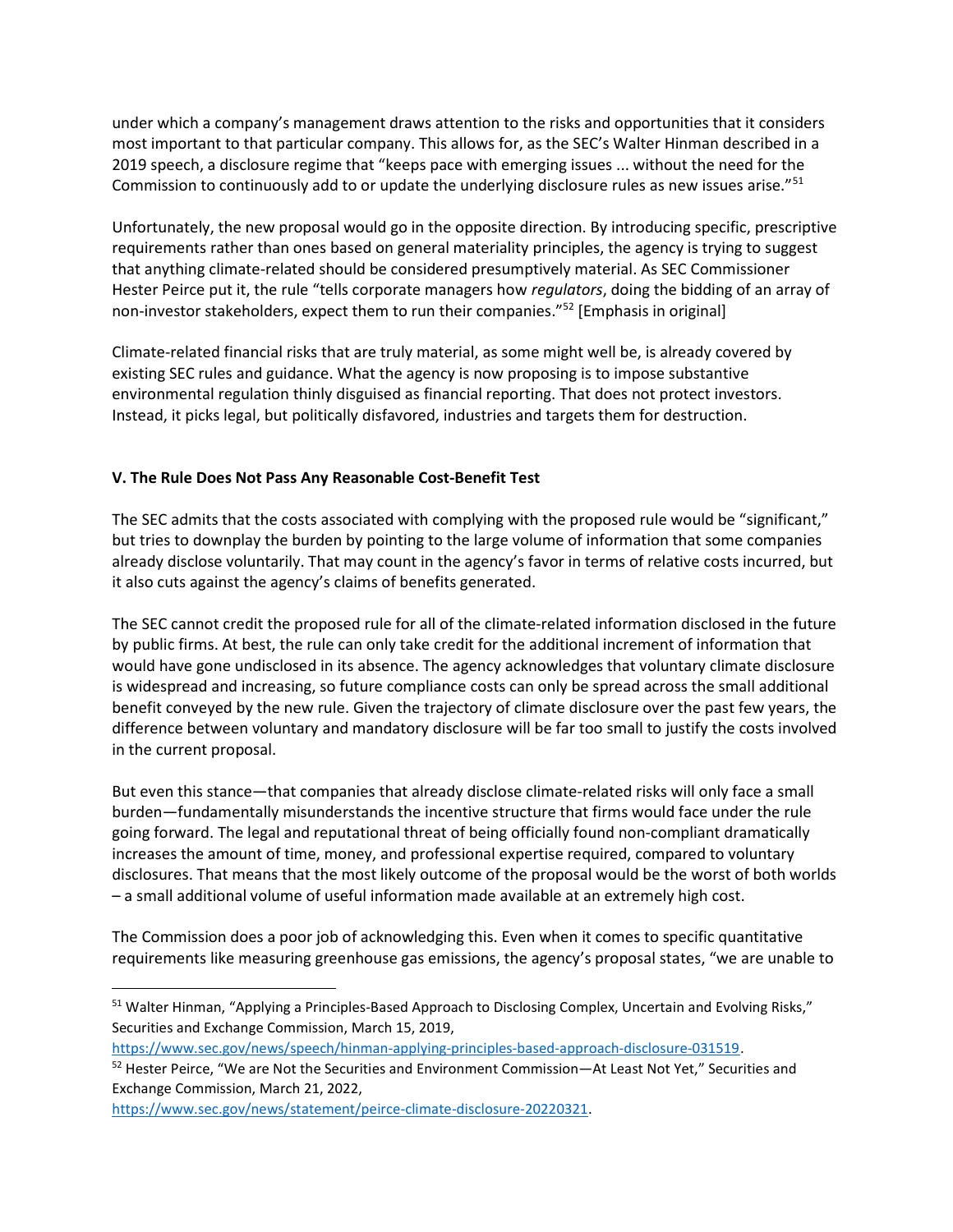fully and accurately quantify these costs."<sup>53</sup> The fact that the SEC staff is forced to admit this after more than a year of working on this proposal sends the signal that they are not taking their own cost-benefit analysis seriously.

The agency also insists that firms report on their internal management processes, which suggests that climate policy should be developed and approved at the highest possible level—involving the input of senior executives—in order to be considered legitimate. That would also increase the costs of compliance and pull corporate managers away from their functional, product-focused roles within the company. Traditional accounting and audit assurance could also suffer as the personnel involved in those functions take their focus off of the firm's financials in order the comply with the SEC's new requirements for climate-related topics.

The SEC's proposal also notes that companies will see additional indirect costs in terms of "heightened litigation risk and the potential disclosure of proprietary information."<sup>54</sup> That includes revealed trade secrets, disclosure of companies' most profitable customers and markets to competitors, and exposure of operating weaknesses to competing firms and to labor unions.

Perhaps the weakest part of the economic analysis, however, is the premise that this information generated would be useful for decision-making by investors seeking to maximize risk-adjusted returns. The track record of methodological rigor when it comes to ESG and climate-themed analysis is extremely poor, and there is little reason to believe it will improve in the near future. Even full-time professionals cannot agree when a firm or a fund is ESG compliant or not.

Time and again, researchers have found little correlation between different rating agencies' use, interpretation, and weighing of the same criteria. ESG ratings frequently display biases based on size, geographical location, and industry, yielding very different scores for firms that are objectively similar and vice versa.<sup>55</sup> The connection between firm-level data and reliable outputs in much ESG investing analysis is so low there is a question whether the federal government would be allowed to use such models for its own policymaking.<sup>56</sup>

The costs of complying with this rule will be piled on top of the existing array of federal regulations with which firms must already comply. Managers of public companies are already working under a staggering burden of federal and state requirements. That accumulated weight has significant economic effects on individual firms, particular industries, and the U.S. economy as a whole. Recent research by scholars affiliated with the Mercatus Center at George Mason University also suggests that regulatory growth within an industry disproportionately burdens small businesses relative to their larger competitors.<sup>57</sup>

<sup>53</sup> Securities and Exchange Commission, "The Enhancement and Standardization of Climate-Related Disclosures for Investors."

<sup>54</sup> Ibid., p. 371.

<sup>&</sup>lt;sup>55</sup> Richard Morrison, "Environmental, Social, and Governance Theory: Defusing a Major Threat to Shareholder Rights," pp. 37-42.

<sup>56</sup> Sierra Club v. EPA, 356 F.3d 296, 307 (D.C. Cir. 2004) and its reference to Columbia Falls Aluminum Co. v. EPA, 139 F.3d 914, 923 (D.C. Cir. 1998)("An agency's use of a model is arbitrary if that model bears no rational relationship to the reality it purports to represent.").

<sup>57</sup> Dustin Chambers, Patrick A. McLaughlin, and Tyler Richards, "Regulation, entrepreneurship, and firm size," Journal of Regulatory Economics, Vol. 61 (April 11, 2022), pp. 108-134, https://doi.org/10.1007/s11149-022-09446-7.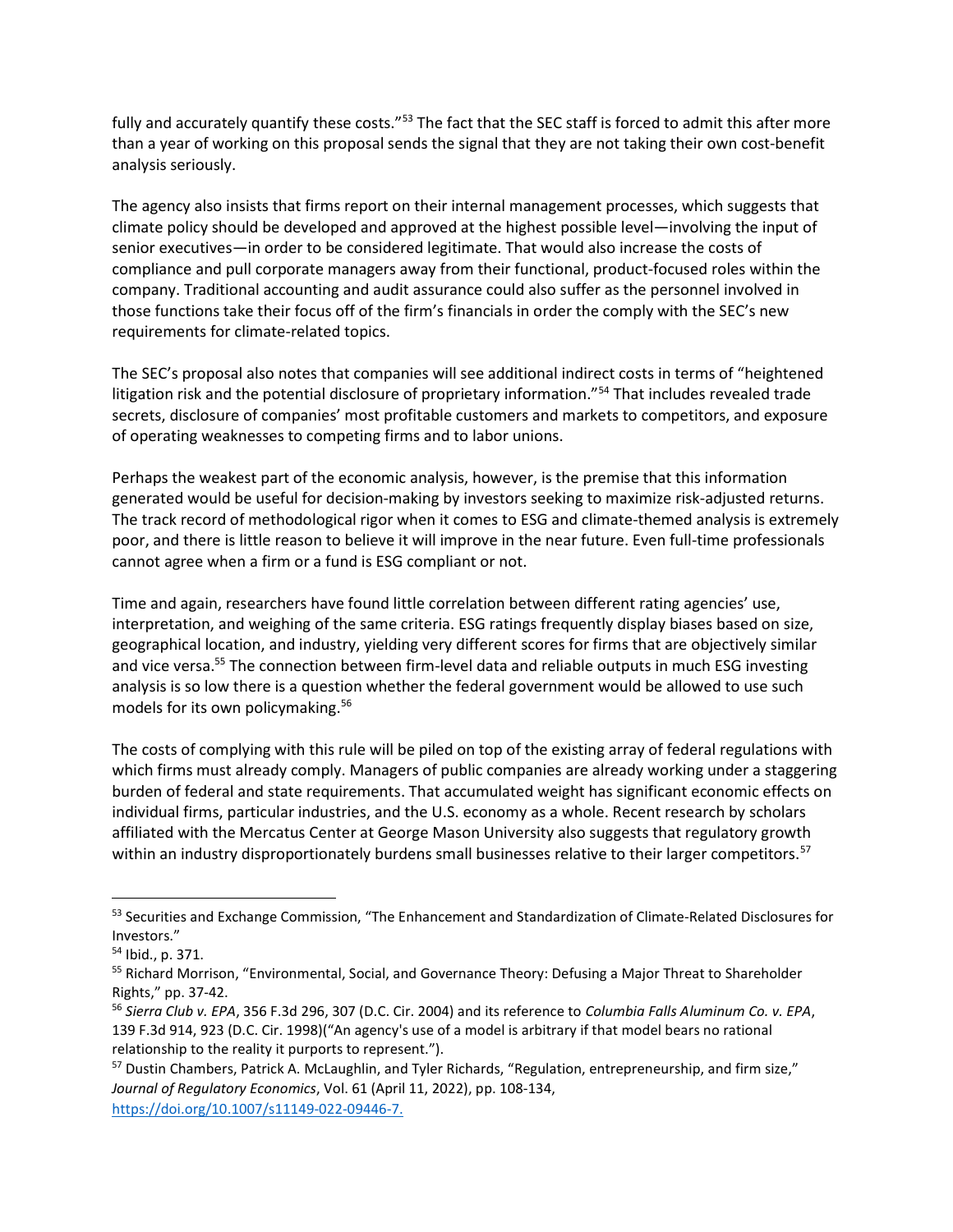The Competitive Enterprise Institute's Wayne Crews estimates that the current total cost burden of U.S. federal regulation comes to nearly \$2 trillion per year.<sup>58</sup> That accumulated burden also harms innovation, kills jobs, and slows economic growth, resulting in a smaller economy and lower investment returns.<sup>59</sup> The SEC's own estimates suggest that the current "external cost burden" of disclosure and compliance for public companies will rise from approximately \$3.8 billion per year to over \$10.2 billion—a more than 250 percent increase, based on this rule alone.<sup>60</sup> The agency has in no way demonstrated that the massive burden it is seeking to impose would generate equivalent benefits.

## VI. Estimates of Physical Climate Risk Are Exaggerated

Advocates of climate risk disclosure often hype the physical dangers posed by climate change and the future financial liability that that physical risk might cause. In case after case, however, the underlying analyses rely on overheated climate models that dramatically overestimate future warming, and with it, its hypothetical downstream economic impacts.

A 2018 study by Ross McKitrick of the University of Guelph in Ontario and John Christy of the University of Alabama in Huntsville found that the most frequently used climate models predicted significantly more warming than scientists have observed in the actual temperature record. They conclude: "Comparing observed trends to those predicted by models over the past 60 years reveals a clear and significant tendency on the part of models to overstate warming."<sup>61</sup> Therefore, any economic forecasting based on such assumptions will dramatically overstate the long-term downside risk from production and use of hydrocarbon energy.

One of the underlying causes of the overheated models is that they are based on inflated emission scenarios. Before scientists can estimate how much warming we will see in the future, they have to make assumptions about what volume of greenhouse gases will be emitted over the next several decades.

As Roger Pielke, Jr. of the University of Colorado at Boulder and Justin Ritchie of the University of British Columbia wrote in 2021, the emissions scenarios used by the United Nations Intergovernmental Panel on Climate Change (IPCC) are based on assumptions that are no longer realistic—and perhaps never were. For instance, the IPCC's most frequently relied upon scenario assumes that global per capita coal use will grow six-fold by 2100, despite most energy researchers agreeing that coal consumption has likely peaked and will decline in the future. Major changes in the global energy mix, including a shift

<sup>58</sup> Wayne Crews, Ten Thousand Commandments 2021: An Annual Snapshot of the Federal Regulatory State, Competitive Enterprise Institute, June 2021,

https://cei.org/studies/ten-thousand-commandments-2021/.

<sup>59</sup> Patrick A. McLaughlin, Nita Ghei, and Michael Wilt, "Regulatory Accumulation and Its Costs: An Overview," Policy Brief, Mercatus Center, November 2018,

https://www.mercatus.org/publications/regulation/regulatory-accumulation-and-its-costs.

<sup>&</sup>lt;sup>60</sup> Securities and Exchange Commission, "The Enhancement and Standardization of Climate-Related Disclosures for Investors," p. 459-460.

 $61$  Ross McKitrick and John Christy, "A Test of the Tropical 200- to 300-hPa Warming Rate in Climate Models," Earth and Space Science, Vol. 5, No. 9 (September 2018), pp. 529-536,

https://agupubs.onlinelibrary.wiley.com/doi/full/10.1029/2018EA000401.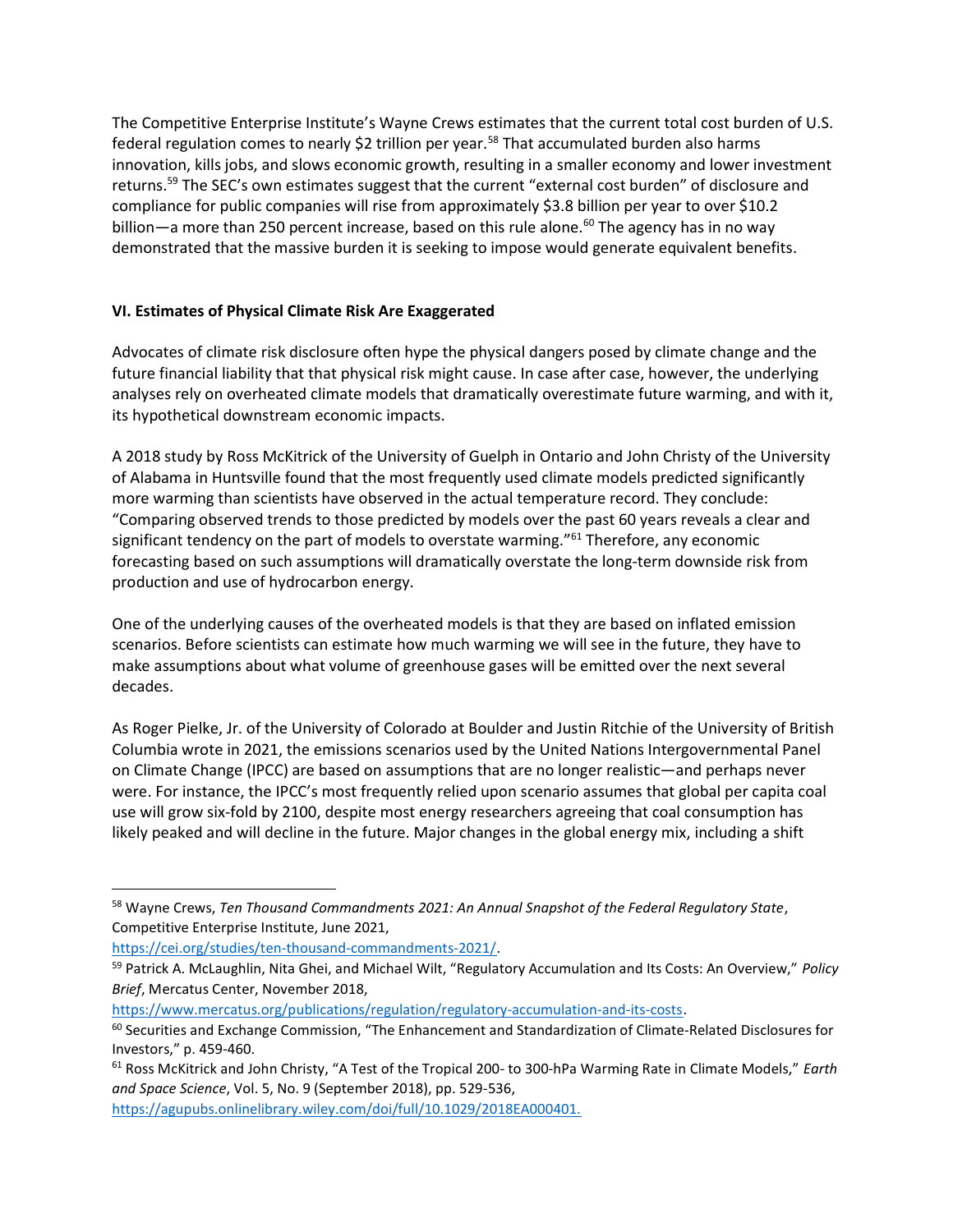from coal to natural gas, have gone largely unrecognized by the emissions scenarios that are still being used by the UN and many climate modelers.<sup>62</sup>

In addition, those analyses also ignore the dramatic long-term decline in weather-related mortality during the past century, as greenhouse gases have been accumulating in the atmosphere. The total number of deaths from climate-related events such as wildfires, floods, hurricanes, and other natural disasters has decreased by approximately 99 percent over the past century, even as the Earth's population has increased by 400 percent. Statistician Bjorn Lomborg points out that misleading estimates of increasing weather-related disasters are due in part to better global communications and record-keeping—in other words, the same impacts, in many parts of the world, would have simply gone unrecorded in previous eras. $^{63}$  The next 100 years are far more likely to resemble this staggering increase in human well-being, made possible by economic growth and innovation, than the predictions of widespread doom advanced by many climate alarmists.

That is also true of the relative economic impact of extreme weather events. Recent research by European researchers Giuseppe Formetta and Luc Feyen demonstrates "a clear decreasing trend in both human and economic vulnerability, with global average mortality and economic loss rates that have dropped by 6.5 and nearly 5 times, respectively, from 1980-1989 to 2007-2016." Also, while there is still a significant gap between resilience to extreme weather in rich and poor countries, that gap is narrowing over time, creating "a convergence in vulnerability between higher and lower income countries."<sup>64</sup>

On a related note, the frequent suggestion that hurricanes and wildfires are becoming more expensive generally ignores changes in economic development, population growth, and residential construction trends. Such disasters have a bigger price tag today because there are more people and structures in harm's way—due to more residences being built on the coasts and in exurbs nearer to the urban-wildlife interface—not because their intensity or frequency is actually greater.<sup>65</sup> Significant increase in wildfire risk in particular is actually due to federal and state land use policies that prevent proper forest and rangeland management. While climate change is often blamed for wildfire damage, land management experts have been correctly attributing it to poor government land management for decades.<sup>66</sup>

<sup>62</sup> Roger Pielke and Justin Ritchie, "How Climate Scenarios Lost Touch with Reality," Issues in Science and Technology, Vol. 37, No. 4 (Summer 2021), pp. 75-83,

https://issues.org/climate-change-scenarios-lost-touch-reality-pielke-ritchie/.

<sup>&</sup>lt;sup>63</sup> Bjorn Lomborg, "We're Safer From Climate Disasters Than Ever Before," The Wall Street Journal, November 3, 2021, https://www.wsj.com/articles/climate-activists-disasters-fire-storms-deaths-change-cop26-glasgow-globalwarming-11635973538.

<sup>&</sup>lt;sup>64</sup> Giuseppe Formetta and Luc Feyen, "Empirical evidence of declining global vulnerability to climate-related hazards," Global Environmental Change, Vol. 57 (May 2019),

https://www.researchgate.net/publication/333507964\_Empirical\_evidence\_of\_declining\_global\_vulnerability\_to climate-related\_hazards.

<sup>&</sup>lt;sup>65</sup> Lomborg.

<sup>&</sup>lt;sup>66</sup> Robert H. Nelson, A Burning Issue: A Case for Abolishing the U.S. Forest Service (Lanham, MD: Rowman & Littlefield, 2000). See also Myron Ebell, "Man-made Policies, Not Man-Made Climate Change, Fueling Wildfires," The Press of Atlantic City, September 9, 2020, https://cei.org/opeds\_articles/man-made-policies-not-man-madeclimate-change-fueling-wildfires-says-myron-ebell-2/ and Epstein, pp. 271-275.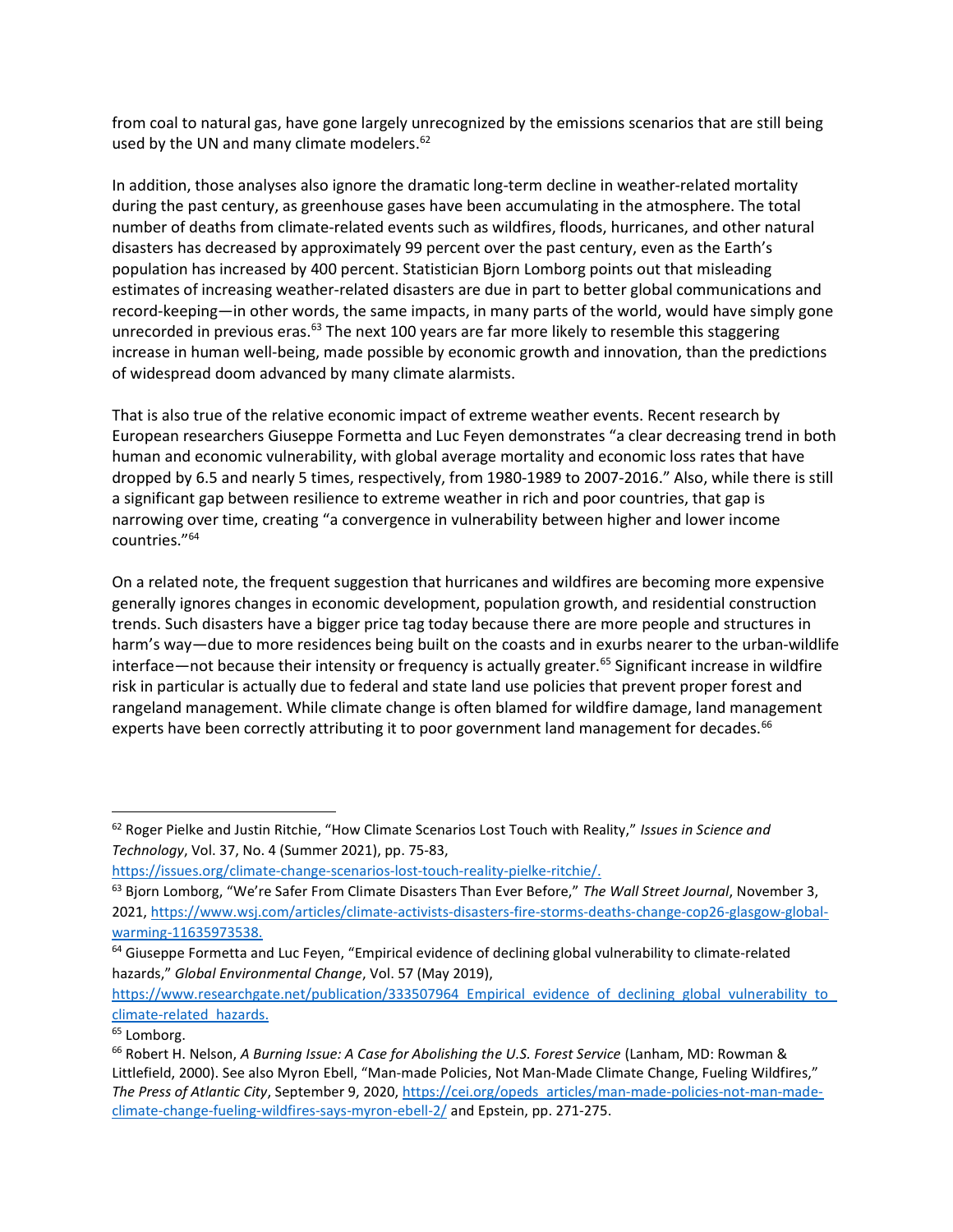Disclosure activists also overestimate the costs of climate change by underestimating mankind's demonstrated capacity for adaptation. Predictions of higher future temperatures often come with extremely large estimates of future financial impact. But many such studies simply use linear extrapolations to calculate estimated future impacts, while assuming no efforts being made to adapt to those changing conditions. That is like assuming that sea level rise would cause mass drowning because people living in coastal areas would simply sit in place and let the water rise over their heads. As a 2018 Manhattan Institute study points out:

Many recent temperature-study-based estimates of climate-change cost overextend models constructed from small short-term effects and make untenable no-adaptation assumptions; the large harms that they forecast often represent aggregations of implausible local predictions. When results do account for adaptation and are presented in context, they point toward low and manageable climate-related costs.<sup>67</sup>

A policy of maximizing supplies of affordable energy would be the best insurance policy against future physical climate risks, an aspect of the climate policy debate that the Commission fails acknowledge.

## VII. Estimates of Climate Policy Transition Risk Are Exaggerated

Even as the proposal exaggerates the certainty and magnitude of physical climate risk, it also overestimates the prospects for transition risk via policy change. The agency's proposal repeatedly references the possibility of "changes in regulations" and "increased costs attributable to climaterelated changes in law or policy."<sup>68</sup> The agency also cites the expertise of the United Nations-affiliated group Principles for Responsible Investment, which has echoed many climate finance and environmental activist organizations by claiming that there will be an "inevitable policy response" to climate change from governments around the world. Even if greenhouse gas restrictions and other climate-related policies have not been implemented yet, they are inevitable and likely coming soon, we are assured. PRI writes that "it is inevitable that governments at national and international levels will be forced to act more decisively than they have so far."<sup>69</sup>

Putting aside the fact that no set of political outcomes can be described as inevitable, the idea that significantly stricter climate regulations are even likely is debatable. The chances of the U.S. Congress enacting major climate legislation—whether a carbon tax, a national cap-and-trade program, or a national "clean electricity standard"—are extremely small. After the midterm elections in November 2022 and the start of the 118<sup>th</sup> Congress in 2023, they will likely be smaller still.<sup>70</sup> If anything, the odds of

 $69$  Principles for Responsible Investment, "What is the Inevitable Policy Response?" United Nations Principles for Responsible Investment website, accessed May 25, 2022,

https://www.unpri.org/inevitable-policy-response/what-is-the-inevitable-policyresponse/4787.article.

<sup>&</sup>lt;sup>67</sup> Oren Cass, "Overheated: How Flawed Analyses Overestimate the Costs of Climate Change," Manhattan Institute, March 11, 2019, p. 17, https://www.manhattan-institute.org/html/overheated-how-flawed-analysesoverestimate-costs-climate-change-10986.html.

<sup>&</sup>lt;sup>68</sup> Securities and Exchange Commission, "The Enhancement and Standardization of Climate-Related Disclosures for Investors," p. 58.

<sup>&</sup>lt;sup>70</sup> Henry Olsen, "The GOP midterm wave is set—and Democrats can't do anything about it," The Washington Post, June 1, 2022, https://www.washingtonpost.com/opinions/2022/06/01/gop-midterm-wave-is-set-democrats-cantdo-anything-about-it/.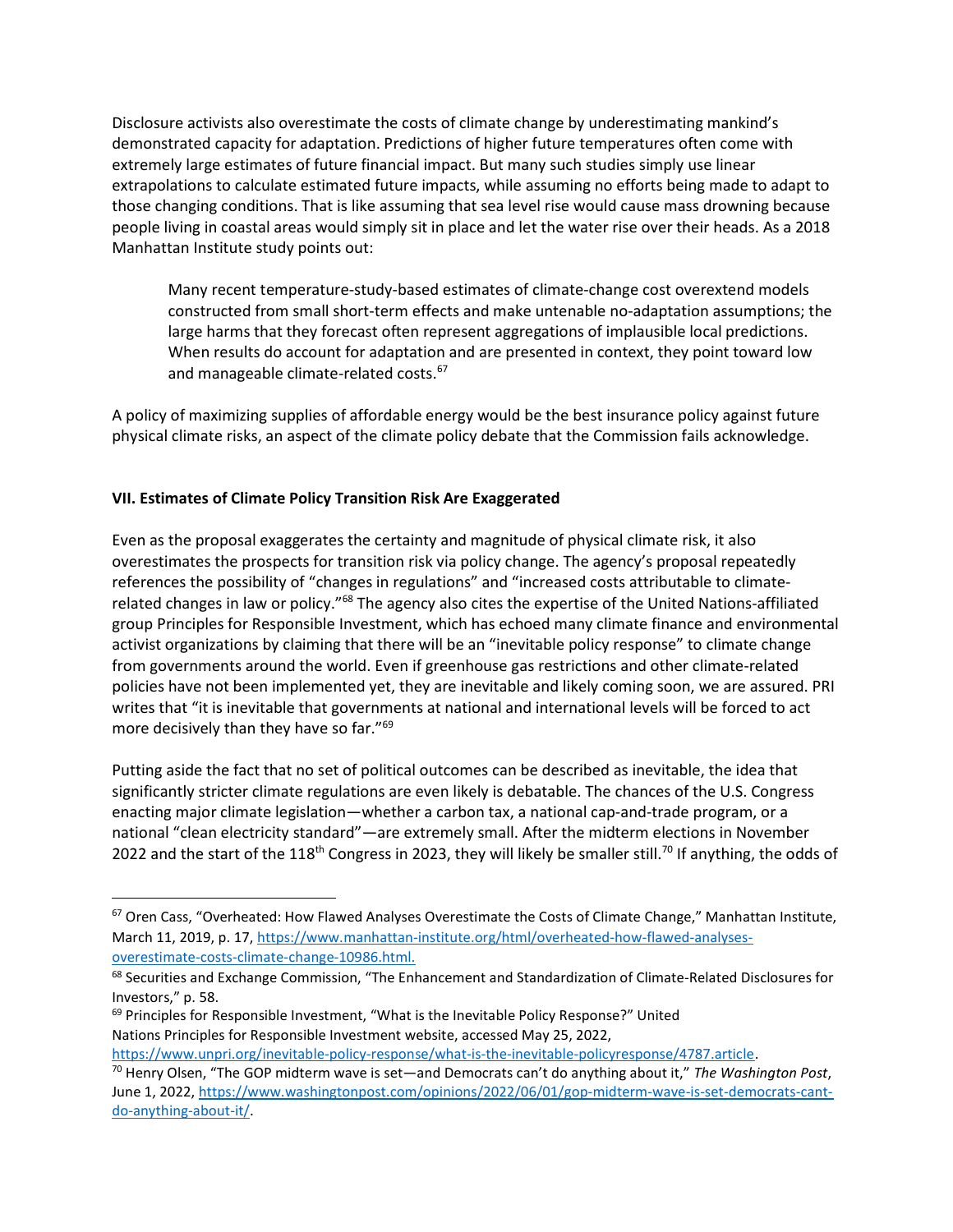such major legislation advancing today are weaker than at almost any point in the last quarter-century.<sup>71</sup> A look back to the history of proposed federal climate policy makes this clear.

The policy changes that the SEC is warning registrant firms about have been repeatedly rejected both legislatively and administratively. When Sens. John McCain (R-AZ) and Joe Lieberman (D-CT) introduced three successive "Climate Stewardship" bills in 2003, 2005, and 2007, they all failed to garner the necessary support of their elected colleagues, despite extensive debate, news coverage, and lobbying. A similar defeat greeted the Lieberman-Warner Climate Security Act in 2008.<sup>72</sup> The American Clean Energy and Security Act of 2009, co-sponsored by Reps. Henry Waxman (D-CA) and Edward Markey (D-MA), failed, as did the American Clean Energy Leadership Act of 2009, the Carbon Limits and Energy for America's Renewal Act, the Practical Energy and Climate Plan, and the Clean Energy Standard Act.<sup>73</sup>

Later, under President Barack Obama, the Environmental Protection Agency (EPA) proposed an ambitious new program to regulate carbon emissions from the power sector, the Clean Power Plan (CPP). Consistent with President Obama's famed 2014 boast that he would pursue a program of unilateral executive policymaking via "pen and phone," the CPP essentially sidestepped Congress entirely.<sup>74</sup> As the Competitive Enterprise Institute's William Yeatman wrote at the time, "If finalized, the rule would constitute an unprecedented usurpation of power by the EPA from the states and fundamentally overhaul the electric industry. In fact, Congress never approved such a gross expansion of the regulatory state."<sup>75</sup>

The Clean Power Plan was challenged by a group of states and industry groups, led by West Virginia, and the Supreme Court granted an unprecedented stay to plaintiffs, stopping enforcement.<sup>76</sup> In August 2018, the EPA proposed a replacement, the Affordable Clean Energy (ACE) rule, which became final in June 2019. In January 2021, the D.C. Circuit vacated the ACE rule and the case was remanded to the Environmental Protection Agency for further proceedings consistent with its opinion.<sup>77</sup> While the EPA

<sup>71</sup> Marlo Lewis, "SEC Ignores the Easiest Way to Reduce Climate Policy Risks-Oppose the NetZero Agenda," OpenMarket, Competitive Enterprise Institute, April 12, 2022,

https://cei.org/blog/sec-ignores-the-easiest-way-to-reduce-climate-policy-risks-oppose-the-netzero-agenda/.  $72$  Marianne Lavelle, "John McCain's Climate Change Legacy," Inside Climate News, August 26, 2018, https://insideclimatenews.org/news/26082018/john-mccain-climate-change-leadership-senate-captradebipartisan-lieberman-republican-campaign/.

 $73$  "Congress Climate History," Center for Climate and Energy Solutions, accessed May 25, 2022, https://www.c2es.org/content/congress-climate-history/.

<sup>&</sup>lt;sup>74</sup> Juliet Eilperin, "Obama promises to use a 'pen and a phone' to push his agenda," The Washington Post, January 14, 2014, https://www.washingtonpost.com/news/post-politics/wp/2014/01/14/obama-promises-to-use-apenand-a-phone-to-push-his-agenda/.

<sup>&</sup>lt;sup>75</sup> William Yeatman, "EPA's Illegitimate Climate Rule: Hidden from Voters, Contrary to Congressional Intent, and Crafted by Special Interests," OnPoint No. 196, Competitive Enterprise Institute, July 28, 2014, https://cei.org/studies/epas-illegitimate-climate-rule/.

<sup>&</sup>lt;sup>76</sup> Courtney Scobie, "Supreme Court Stays EPA's Clean Power Plan," American Bar Association, February 17, 2016, https://www.americanbar.org/groups/litigation/committees/environmental-energy/practice/2016/021716 energy-supreme-court-stays-epas-clean-power-plan/.

<sup>77</sup> Environmental Protection Agency, "Affordable Clean Energy Rule," accessed May 25, 2022, https://www.epa.gov/stationary-sources-air-pollution/affordable-clean-energy-rule.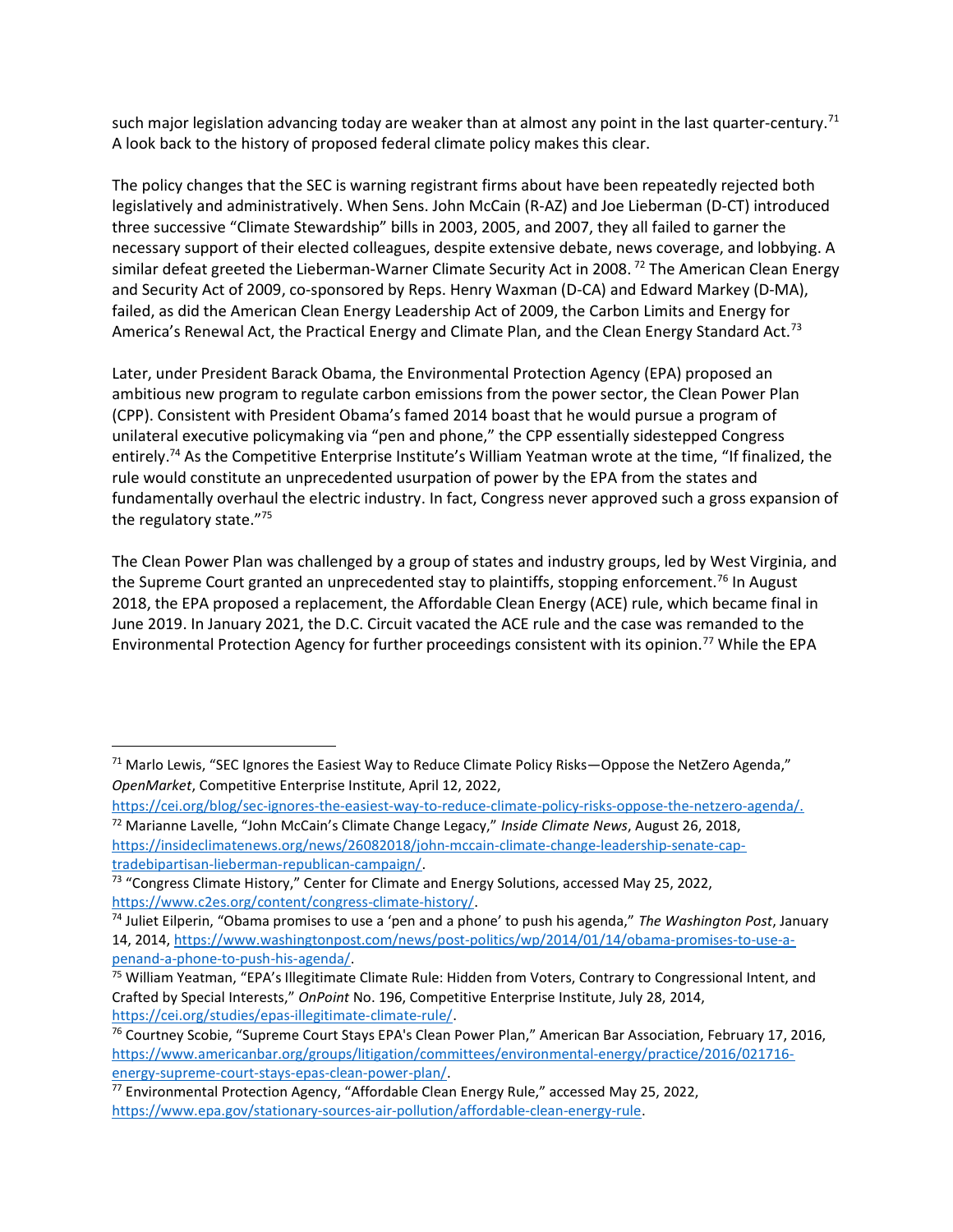did produce a technical white paper examining technologies for reducing greenhouse gas emissions in April 2022, it has yet to produce a successor proposal to the CPP and the ACE rule.<sup>78</sup>

This unimpressive record of legislative and administrative policymaking sees its parallel in the world of international agreements. The Kyoto Protocol, negotiated pursuant to the U.N. Framework Convention on Climate Change, was finalized in 1997 and signed by President Bill Clinton on behalf of the United States in 1998.<sup>79</sup> Even before Clinton applied his signature, the U.S. Senate had already voted 95-0 to reject the treaty.<sup>80</sup> It was never ratified by the U.S., and President George W. Bush withdrew the U.S. from it in 2001. In terms of signatories meeting their emissions reduction targets since then, the Kyoto Protocol is largely considered a failure even by its supporters.<sup>81</sup>

In 2016 the Paris Climate Agreement came into force, effectively succeeding the Kyoto Protocol, amid great public fanfare. President Barack Obama signed on behalf of the United States, but in June 2017 President Donald Trump announced that he would withdraw the United States from the agreement.<sup>82</sup> The Trump administration formally notified the United Nations in November 2019.<sup>83</sup> As the Competitive Enterprise Institute argued at the time, the agreement was both flawed on policy grounds and was adopted in a manner that unconstitutionally, bypassed Senate ratification.<sup>84</sup> President Joe Biden brought the U.S. back into the Paris Agreement on January 2021, but with all of the previously identified flaws intact.<sup>85</sup> The Biden administration has not attempted to achieve Senate ratification of the Paris Climate Agreement, nor has Congress made any attempt to pass legislation that would support the nation's nationally determined contribution (NDC), as prescribed by the treaty.

 $^{78}$  Environmental Protection Agency, "White Paper: Available and Emerging Technologies for Reducing Greenhouse Gas Emissions from Combustion Turbine Electric Generating Units," April 21, 2022,

https://www.epa.gov/stationary-sources-air-pollution/white-paper-available-and-emerging-technologiesreducing.

<sup>&</sup>lt;sup>79</sup> Clinton Digital Library, "Signing the Kyoto Protocol," National Archives,

https://clinton.presidentiallibraries.us/exhibits/show/green-building/kyoto-protocol, accessed May 24, 2022.

<sup>80</sup> S. Res. 98 – "A resolution expressing the sense of the Senate regarding the conditions for the United States becoming a signatory to any international agreement on greenhouse gas emissions under the United Nations Framework Convention on Climate Change," 105th Congress, First Session, July 24, 1997, https://www.congress.gov/bill/105th-congress/senate-resolution/98.

<sup>81</sup> Kenneth P. Green, an environmental scientist at the Fraser Institute, told Canada's National Post: "You have to judge Kyoto to have been a failure. Just on the merits of what was done as a result of the agreement and countries not actually living up to their commitments or staying with the agreement." National Post Staff, "Kyoto Protocol, 10 years later: Did deal to combat greenhouse emissions work and what of its future?" National Post, February 14, 2005, https://nationalpost.com/news/world/kyoto-protocol-10-years-later-was-the-deal-to-combat-greenhouseemissions-successful-and-what-of-its-future.

<sup>82 &</sup>quot;President Trump Announces U.S. Withdrawal From the Paris Climate Accord," National Archives, Trump White House, June 1, 2017, https://trumpwhitehouse.archives.gov/articles/president-trump-announces-u-s-withdrawalparis-climate-accord/.

<sup>83</sup> Lisa Friedman, "Trump Serves Notice to Quit Paris Climate Agreement," The New York Times, November 4, 2019, https://www.nytimes.com/2019/11/04/climate/trump-paris-agreement-climate.html.

<sup>84</sup> Christopher C. Horner and Marlo Lewis, Jr., "The Legal and Economic Case Against the Paris Climate Treaty: Canceling U.S. Participation Protects Competitiveness and the Constitution," Issue Analysis 2017, No. 6, Competitive Enterprise Institute, May 2017, https://cei.org/content/legal-and-economic-case-against-parisclimatetreaty.

<sup>85</sup> Joseph R. Biden, Jr., "Paris Climate Agreement," January 20, 2021, https://www.whitehouse.gov/briefingroom/statements-releases/2021/01/20/paris-climate-agreement/.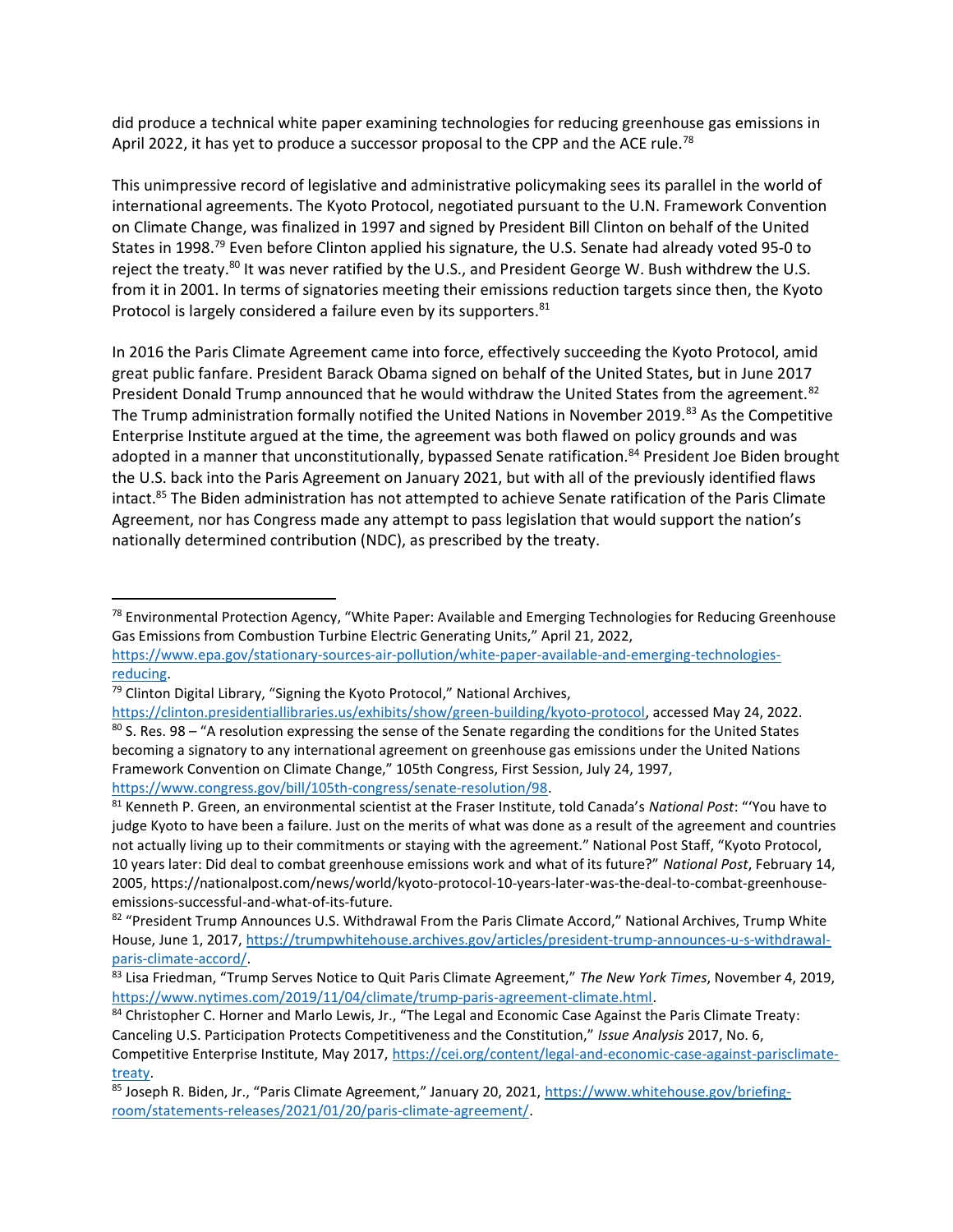Moreover, in the approximately six years since the Paris Climate Agreement went into effect, performance in meeting the treaty's country-by-country NDCs toward greenhouse gas reduction has been so poor that even the agreement's most enthusiastic backers have publicly wondered whether it, too, is doomed to fail.<sup>86, 87, 88</sup> Supporters of the Paris treaty, including the SEC, proudly note that it has been signed by 191 nations. Those signatures are a non-trivial commitment, but they are not selfeffectuating. When the climate activist group Climate Action Tracker evaluated the actual legislation and policy of the countries with the largest economies—and thus with the most significant compliance burden under the terms of the treaty—in 2021, its researchers found little action backing these announced goals.<sup>89</sup>

Given all that, the goals of the Paris Agreement are a puzzling choice as the default target for climate action. The agency references the treaty multiple times in the present notice of proposed rulemaking, pointing toward compliance with it as an example of the kind of information it expects registrant firms to disclose.<sup>90</sup> Yet, this constitutionally dubious treaty has not been ratified by the Senate, has not been supported by any congressional action that would facilitate its goals, has not inspired equivalent policymaking by other signatories, and is frequently criticized by its own supporters for being ineffective. So why would U.S. regulators be setting it up as the default framework to follow?

All of that history might simply be a disappointing footnote for environmental policymakers had the SEC not made successful future implantation of climate policy one of the most important assumptions in its current proposal. The agency repeatedly cites future policy changes as climate risks, but does not make the case for why such changes are likely. To the contrary, the last twenty-five years of relevant policymaking history of suggest that major climate change policy initiatives will not be forthcoming.

Just in the time that the Commission has been working on its initial request for information and the current proposal, political opposition to ESG and climate-themed policy has grown dramatically.<sup>91</sup>

Kentucky Attorney General Daniel Cameron issued a memo in May 2022 clarifying that ESG-themed investments are not compatible with the expectation of fiduciary duty to the state's pension beneficiaries,<sup>92</sup> and the American Legislative Exchange Council is promoting model legislation calling for investment managers at state pension funds to focus solely on improving returns to beneficiaries rather than on attempting to advance unrelated environmental and social goals, such as mitigating climate

<sup>86</sup> David Roberts, "The Paris climate agreement is at risk of falling apart in the 2020s," Vox, November 5, 2019, https://www.vox.com/energy-and-environment/2019/11/5/20947289/paris-climate-agreement-2020sbreakdowntrump.

<sup>87</sup> Oliver Milman, "Governments falling woefully short of Paris climate pledges, study finds," The Guardian, September 15, 2021, https://www.theguardian.com/science/2021/sep/15/governments-falling-short-parisclimate-pledges-study.

<sup>88</sup> Nicholas Kusnetz, "Why the Paris Climate Agreement Might Be Doomed to Fail," Inside Climate News, July 28, 2021, https://insideclimatenews.org/news/28072021/pairs-agreement-success-failure/.

<sup>&</sup>lt;sup>89</sup> Ivana Kottasova, "Not a single G20 country is in line with the Paris Agreement on climate, analysis shows," CNN, September 16, 2021, https://www.cnn.com/2021/09/15/world/climate-pledges-insufficient-cat-intl/index.html.

<sup>90</sup> Securities and Exchange Commission, "The Enhancement and Standardization of Climate-Related Disclosures for Investors," pp. 74, 102, 269.

<sup>&</sup>lt;sup>91</sup> Richard Morrison, "The ESG Backlash," National Review, March 9, 2022, https://www.nationalreview.com/2022/03/the-esg-backlash/.

<sup>&</sup>lt;sup>92</sup> Office of the Attorney General, "Opinion of the Attorney General," Commonwealth of Kentucky, May 26, 2022, https://ag.ky.gov/Resources/Opinions/Opinions/OAG%2022-05.pdf.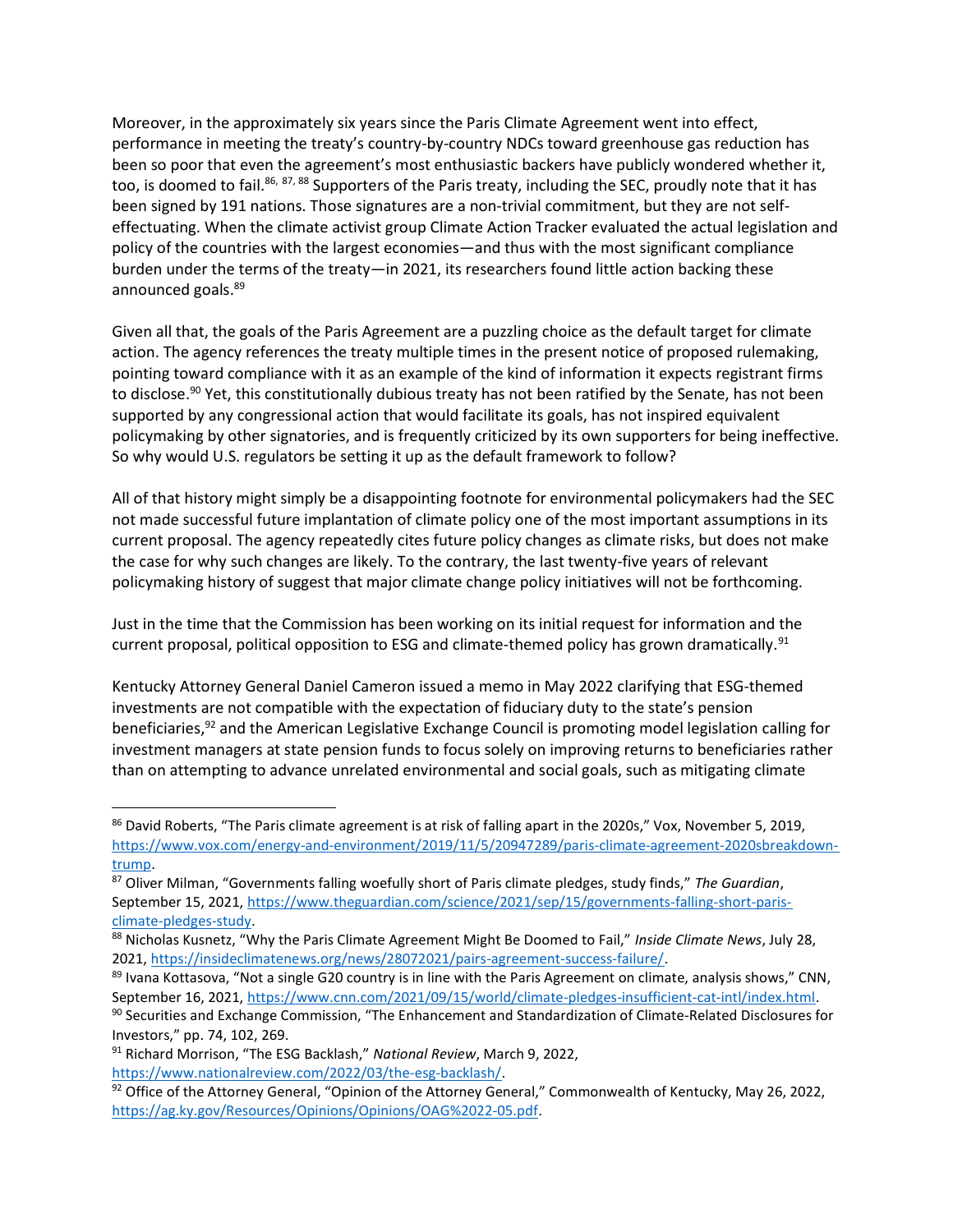change.<sup>93</sup> Recently proposed legislation in Congress would also stop the federal Thrift Savings Plan from including ESG-themed investments.<sup>94</sup>

Regarding the Commission's current proposal, 16 governors<sup>95</sup> and members of relevant committees of jurisdiction in both the House and Senate have publicly expressed their opposition,<sup>96</sup> while one House member has introduced a bill that would specifically invalidate the proposal.<sup>97</sup> Former Senate Banking Committee chairman Phil Gramm recently called stakeholder capitalism and ESG activism a danger to freedom and democracy.<sup>98</sup>

Last year, the State of Texas enacted a new law refusing state and local government contracts to banks that have decided to "boycott" oil and gas investments,<sup>99</sup> leading major firms like BlackRock and JPMorgan to insist that they are not actually adopting anti-fossil fuel policies, despite previous climatethemed announcements arguably to the contrary.<sup>100</sup> In January 2022, West Virginia Treasurer Riley Moore, in a rebuke to BlackRock's net zero investment strategy, announced that \$8 billion of the state's money would no longer be managed by BlackRock Inc.<sup>101</sup> In April, over two dozen members of the State Financial Officers Foundation signed a letter urging the Biden administration to reconsider its anti-fossil fuel policies and reaffirming that "oil, gas, coal, and nuclear are currently the most reliable and plentiful baseload power sources for America and much of the rest of the world."<sup>102</sup>

Many of the aforementioned changes in political attitudes surrounding ESG and climate-themed investing do not directly impact the Commission, but they all affect what policies are possible, reasonable, and likely to come into existence in the future. The backlash against climate finance policies is large and growing. The political transition risks the Commission regards as disclosure-worthy are becoming less likely by the day.

- 94 Brian Anderson, "GOP Launches Last-Ditch Efforts to Block Major TSP Changes Set for June 1," 401K Specialist, May 31, 2022, https://401kspecialistmag.com/gop-launches-last-ditch-efforts-to-block-major-tsp-changes-set-forjune-1/.
- 95 Dominic Pino, "GOP Governors Come Out against SEC Climate Rule," National Review, May 31, 2022, https://www.nationalreview.com/2022/05/gop-governors-come-out-against-sec-climate-rule/.

96 Richard Morrison, "Members of Congress Push Back on SEC Climate Proposal," OpenMarket, April 15, 2022, https://cei.org/blog/member-of-congress-push-back-on-sec-climate-proposal/.

<sup>93</sup> Richard Morrison, "Protecting Pensions from Politicized Mismanagement," OpenMarket, April 22, 2022, https://cei.org/blog/protecting-pensions-from-politicized-mismanagement/.

<sup>97</sup> Richard Morrison, "Rep. Van Duyne Confronts Excesses of Climate Policy at SEC," OpenMarket, April 11, 2022, https://cei.org/blog/rep-van-duyne-confronts-excesses-of-climate-policy-at-sec/.

<sup>98</sup> Phil Gramm and Mike Solon, "The 'Stakeholder Capitalism' War on the Enlightenment," The Wall Street Journal, May 23, 2022, https://www.wsj.com/articles/stakeholder-capitalism-enlightenment-blackrock-esg-index-fundpassive-invest-elizabeth-warren-bernie-sanders-retirement-11653313715?mod=e2fb.

<sup>99</sup> Richard Morrison, "In Texas, ESG Virtue-Signaling Is a Risky Investment," National Review, January 17, 2022, https://www.nationalreview.com/2022/01/in-texas-esg-virtue-signaling-is-a-risky-investment/.

<sup>100</sup> Ross Kerber, "BlackRock, JPMorgan, others tell Texas they don't boycott energy companies," Reuters, May 19, 2022, https://www.reuters.com/business/finance/blackrock-jpmorgan-others-tell-texas-they-dont-boycottenergy-companies-2022-05-19/

<sup>101</sup> WDTV News Staff, "Treasurer Moore: Board of Treasury investments ends use of BlackRock Investment Fund," WDTV, January 17, 2022, https://www.wdtv.com/2022/01/17/treasurer-moore-board-treasury-investments-endsuse-blackrock-investment-fund/.

<sup>102 &</sup>quot;State Financial Officers Foundation Letter to President Biden Regarding American Energy Production," State Financial Officers Foundation, April 5, 2022, https://treasurer.utah.gov/wp-content/uploads/SFOF-Letter-Declaration-of-Americas-Energy-Independence.pdf.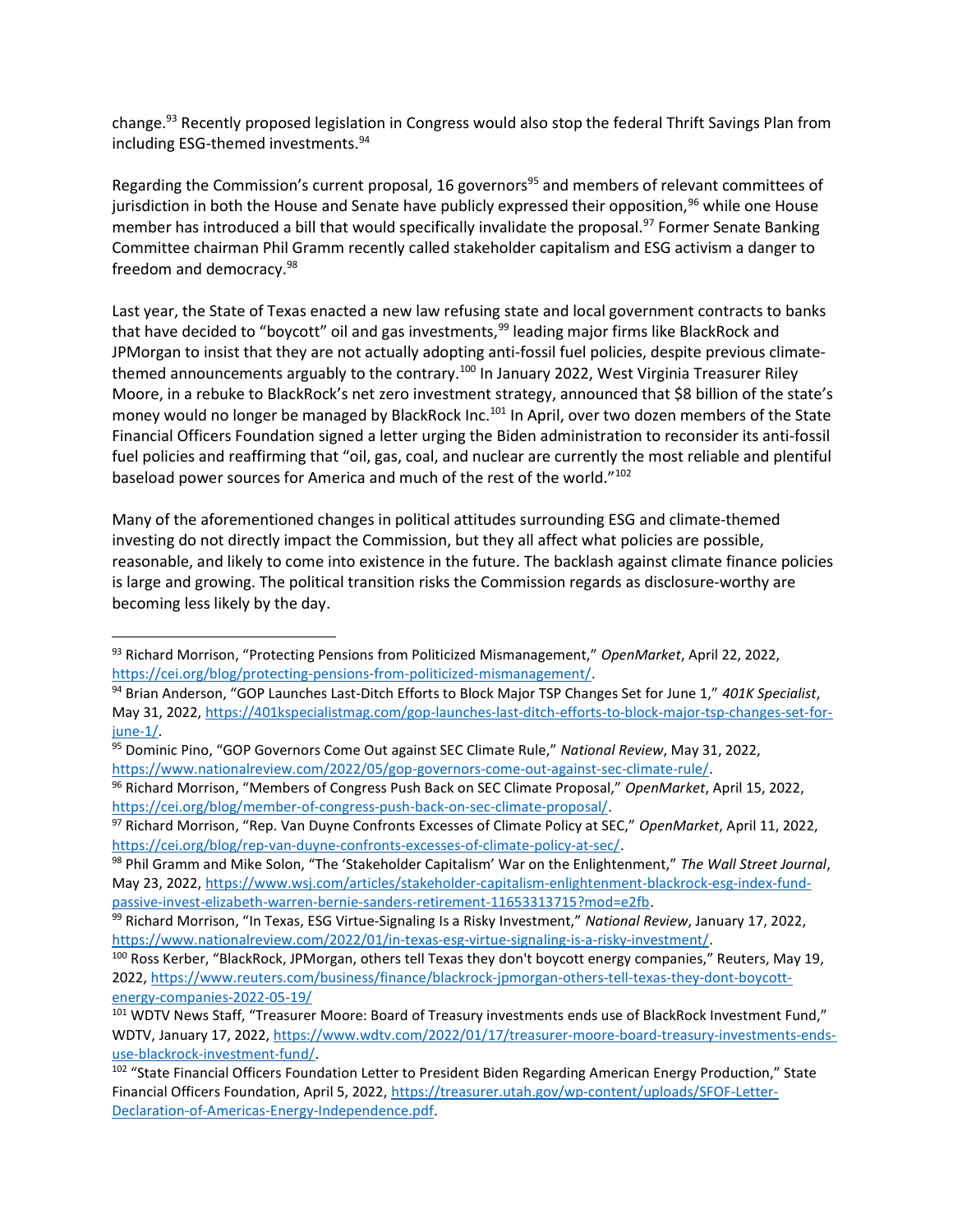#### VIII. Estimates of Market Transition Risk Are Exaggerated

When describing the transition risks that registrant firms might face in the future, the Commission's proposal cites "changing consumer, investor, and employee behavior and choices," and other similar formulations.<sup>103</sup> While it is certainly possible that changing consumer behavior might disadvantage products from greenhouse emissions-intensive firms in the future, the Commission has not even attempted to show how this is a likely and significant enough threat to serve as the basis for a proposed rule so expensive, complex, and invasive.

Given that the proposal is based on the idea that investors will inevitably steer their dollars away from firms with more energy-intensive operations and lifecycles, we should expect to see that phenomenon already in action. While the Commission would no doubt maintain that investors currently lack access to enough information available to fine-tune their allocation decisions across the entire market, investors should certainly be able to move away from the firms with the most obvious carbon footprints. That, however, does not seem to be the case. For example, the Energy Select Sector SPDR ETF (XLE), with major holdings in Exxon Mobil, Chevron, ConocoPhillips, and Marathon Petroleum, is up 36 percent over the last five years and almost 70 percent over the past year as of May 2022.<sup>104</sup> If large investors have continued flocking to major oil companies during the time the Commission claims they were becoming increasingly spooked by climate risk, it leaves a puzzled market observer to wonder which signal to believe.

The fact that obviously GHG-intensive firms and sectors are not already seeing declines in prices and investor enthusiasm is likely to cause some skepticism about the Commission's entire undertaking. Surely the extraordinarily fine-grained data about firms with a much lower carbon intensity will have an even more diffuse effect on market prices and capitalization than the widespread knowledge of which firms are the largest hydrocarbon producers. The Commission's demands seem to be targeted at a chimerical investor—one who is strongly motivated by ESG concerns and capable of understanding, digesting, and making investment decisions based off of complex regulatory filings, but is somehow still unaware that a major oil company has a large carbon footprint.

Moreover, the predicted change in consumer preferences is not based on any meaningful research. Interest detected in consumer surveys for products with claimed environmental attributes can be significant, but are not predictive of actual consumer behavior. Economists have long cautioned market observers not to confuse an individual's or group's expressed preferences—what they say they value with their revealed preferences—what their behavior shows they value. Consumer preferences for things like "environmentally friendly" products are weak and vanish almost entirely if those consumers are asked to make a non-trivial sacrifice in price or quality.<sup>105</sup>

<sup>&</sup>lt;sup>103</sup> Securities and Exchange Commission, "The Enhancement and Standardization of Climate-Related Disclosures for Investors," p. 55.

<sup>104</sup> "Energy Select Sector SPDR ETF," MarketWatch, accessed May 27, 2022, https://www.marketwatch.com/investing/fund/xle.

<sup>&</sup>lt;sup>105</sup> Aindrila Biswas, "A Study of Consumers' Willingness to Pay for Green Products," Journal of Advanced Management Science, Vol. 4, No. 3 (May 2016),

http://www.joams.com/uploadfile/2015/0424/20150424101656659.pdf.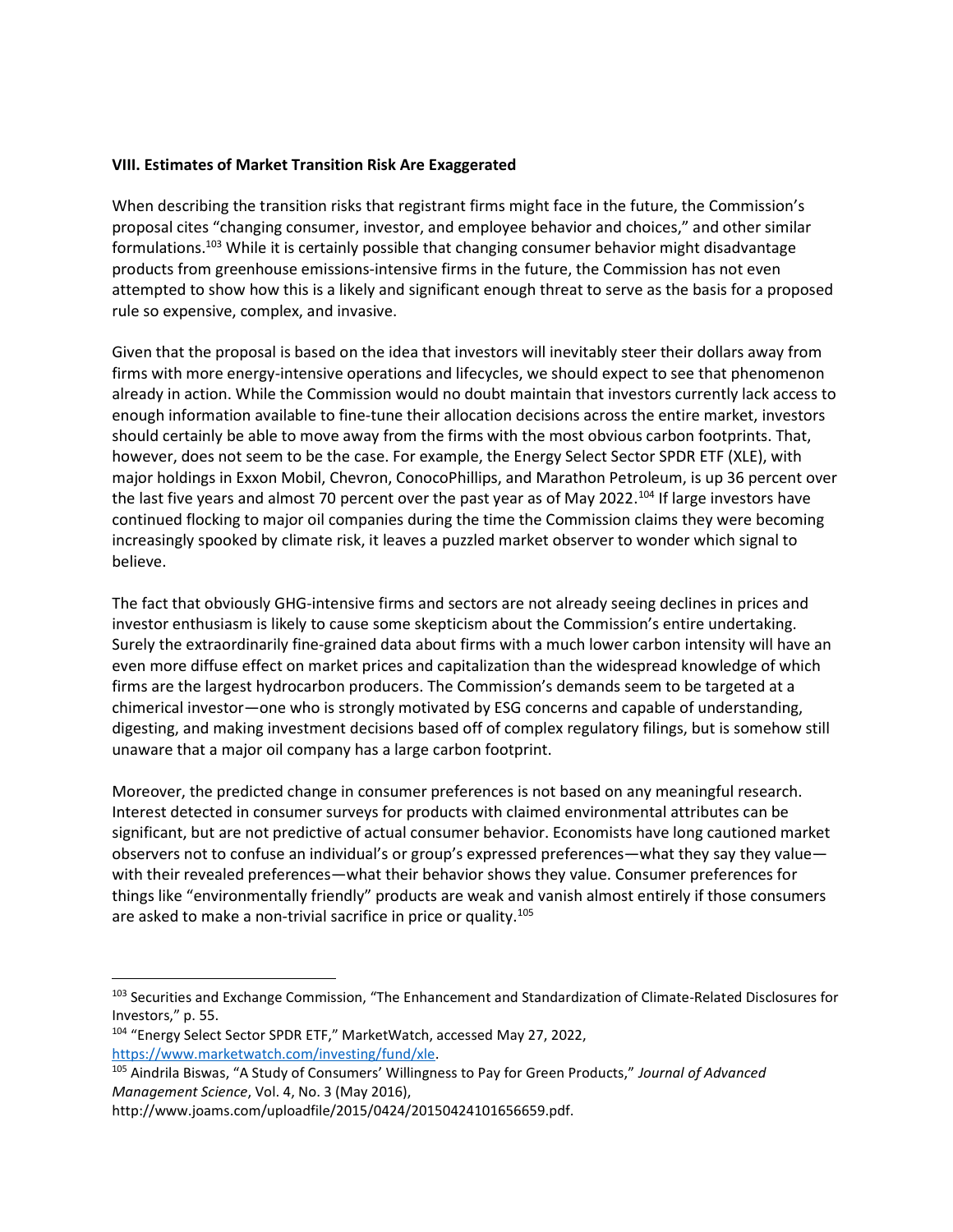The idea that registrant firms will face significant transition risk based on shifting consumer preferences is based on little other than wishful thinking of the part of climate activists. We can see this even more clearly when we look at the predicted costs of policy interventions. A poll conducted by the Competitive Enterprise Institute in 2021 asked 1,200 registered voters about their willingness to spend out-of-pocket to mitigate climate change. Only 5 percent of respondents said they would spend over \$200 per month, while 35 percent of respondents said they would not spend even one dollar. Another 15 percent said they would spend no more than \$10 of their own money on climate change policies.<sup>106</sup> Given that major legislation addressing climate change like the Green New Deal would end up costing Americans tens of thousands of dollars per household, this demonstrates an extremely low level of enthusiasm.<sup>107</sup>

ESG and climate-themed investing methodologies are also just beginning to see a backlash that will likely expand dramatically. Major figures in the corporate world have questioned the entire premise on which the Commission's rule is based, which is that climate risk is a significant and meaningful financial risk for investors, and that institutional frameworks like the TCFD and SASB are the appropriate ways to address it.

Marc Andreessen, co-founder of Netscape and venture capital firm Andreessen Horowitz, mocked the shifting views of defense and energy firms in March 2022, writing "ESG funds will invest in defense companies to make the weapons required to fight wars with hostile regimes we buy energy from, because ESG funds won't invest in energy companies." Roivant Sciences founder Vivek Ramaswamy wrote that "The idea that ESG represents the 'free market' is a lie," and has co-founded a new "anti-ESG" investment firm with Pershing Square Capital founder and CEO Bill Ackman.<sup>108</sup>

Academia also has its ESG critics. New York University Finance Professor Aswath Damodaran wrote in March 2022, "ESG is, at its core, a feel-good scam that is enriching consultants, measurement services and fund managers, while doing close to nothing for the businesses and investors it claims to help, and even less for society."<sup>109</sup> He emphasizes not only that industry advocates of ESG are self-interested, but that CEOs of individual firms frequently elevate vaguely defined ESG topics as a means to evade accountability and distract from underperformance and even fraud.<sup>110</sup> Critiques like Damodaran's are becoming increasingly common, as scandals involving questionable ESG strategies in the global finance

<sup>106</sup> Kent Lassman and Myron Ebell, "More than One-third of Registered Voters Are Unwilling to Spend \$1 Per Month on Climate Change Policies," news release, Competitive Enterprise Institute, May 25, 2021, https://cei.org/news\_releases/more-than-one-third-of-registered-voters-are-unwilling-to-spend-1-per-month-onclimate-change-policies/.

<sup>&</sup>lt;sup>107</sup> Daniel Turner and Kent Lassman, "What the Green New Deal Could Cost a Typical Household," Competitive Enterprise Institute, July 29, 2019, https://cei.org/studies/what-the-green-new-deal-could-cost-a-typicalhousehold/.

<sup>108</sup> Thomas Barrabi, "Bill Ackman, Peter Thiel back investment firm taking on 'woke' capitalism," New York Post, May 10, 2022, https://nypost.com/2022/05/10/bill-ackman-peter-thiel-back-investment-firm-taking-on-wokecapitalism/.

<sup>&</sup>lt;sup>109</sup> Aswath Damodaran, "ESG's Russia Test: Trial by Fire or Crash and Burn?," Musings on Markets, March 28, 2022, https://aswathdamodaran.blogspot.com/2022/03/esgs-russia-test-moment-to-shine-or.html.

<sup>110</sup> Aswath Damodaran, "The ESG Movement: The Goodness Gravy Train Rolls On!," Musings on Markets, September 14, 2021, https://aswathdamodaran.blogspot.com/2021/09/the-esg-movement-goodness-gravytrain.html.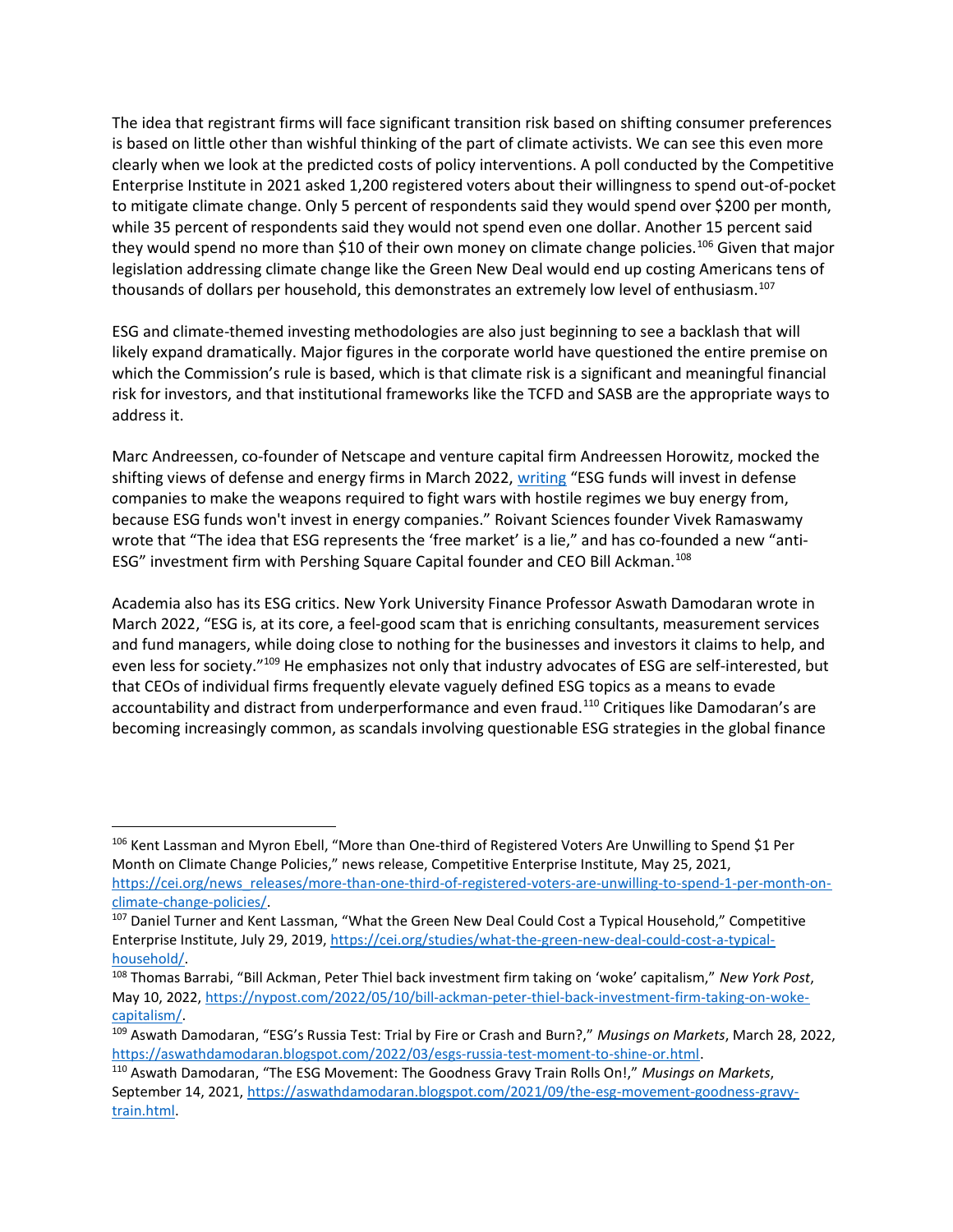world have been making headlines, like the high-profile resignation of Deutsche Bank's Asoka Woehrmann amid allegations that a DB subsidiary made misleading claims about ESG funds.<sup>111</sup>

The most noteworthy recent case of a high-profile finance professional questioning the necessity of climate-focused analysis is Stuart Kirk, the global head of responsible investments for HSBC, who made waves in May 2022 with a public presentation titled "Why Investors Need Not Worry about Climate Risk."<sup>112</sup> Kirk referred to his perspective as "heresy" in the world of ESG-themed and sustainable investing, but it may not as heretical as he might think.

Kirk's analysis is reinforced by a November 2021 report by the Federal Reserve Bank of New York. The report's title asks the question "How Bad Are Weather Disasters for Banks?" The paper's abstract answers with a two-word sentence, "Not very." The New York Fed's analysis found that, "Disasters increase loan demand, which offsets losses and actually boosts profits at larger banks."<sup>113</sup> Federal Reserve Chairman Jerome Powell, despite public enthusiasm for "climate stress tests" on banks and acquiescence to other climate policy entanglements, told attendees at a recent conference that "climate change is not a main consideration for monetary policy."<sup>114</sup>

# **Conclusion**

 $\overline{a}$ 

The Securities and Exchange Commission's proposed climate disclosure rule threatens to take the Commission in a radical and misguided new direction. This foray into environmental policymaking by proxy is outside of the SEC's jurisdiction and competency. Worse, it threatens to impose massive, widespread costs on American public companies for the benefit of a small handful of the largest asset management, accounting, and consulting firms. The staggering volume of resulting bureaucratic busywork will cost billions of dollars and generate little useful information that could not have been produced by market forces and voluntary disclosure.

That would be bad enough. But the assumptions underlying the rule and the incentives it will create will accomplish the exact opposite of its goal—it will result in capital allocation decisions that will increase risk and result in lower returns for investors.

The SEC is attempting to take a level playing field for different firm types and energy sources and tilt it in a particular political direction, despite ample evidence that current climate models and emissions scenarios are overstating risk and understating resiliency.

https://www.newyorkfed.org/medialibrary/media/research/staff\_reports/sr990.pdf.

<sup>111</sup> Rochelle Toplensky, "Time to Take the 'E' Out of ESG Investing," The Wall Street Journal, June 1, 2022, https://www.wsj.com/articles/time-to-take-the-e-out-of-esg-investing-11654088792.

<sup>112</sup> "HSBC's Stuart Kirk tells FT investors need not worry about climate risk," FT Live, May 20, 2022, https://www.youtube.com/watch?v=bfNamRmje-s.

<sup>113</sup> Kristian S. Blickle, Sarah N. Hamerling, and Donald P. Morgan, "How Bad Are Weather Disasters for Banks?," Federal Reserve Bank of New York Staff Reports, no. 990, November 2021,

<sup>114</sup> Jeff Cox, "Powell says climate change is not a main factor in the Fed's policy decisions," CNBC, June 4, 2021, https://www.cnbc.com/2021/06/04/powell-says-climate-change-is-not-a-main-factor-in-the-feds-policydecisions.html.